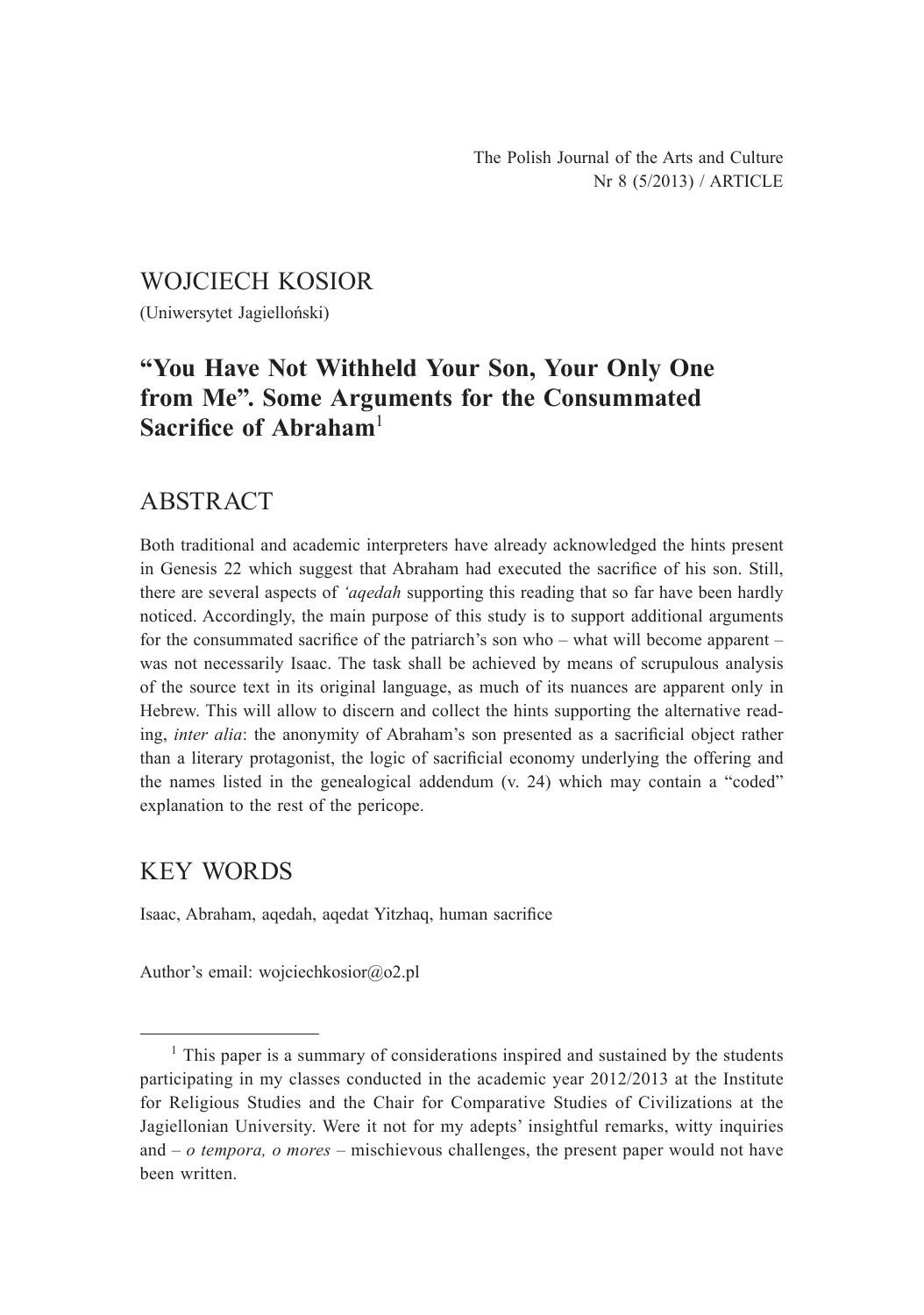Chapter 22 of the Book of Genesis conveys a well known story in which God orders Abraham to sacrifice his only and beloved son. The obedient patriarch brings Isaac to Mount Moriah, binds him and as he is just about to fulfil the commandment, the angel of the Lord stops him from committing an act of filicide. A ram is slaughtered instead; Abraham proves his commitment and Isaac becomes an accomplished patriarch. The narrative is usually placed within the hermeneutical framework of a test of faith. The zeal of Abraham and the obedience of Isaac have been praised by theologians and philosophers alike as models of pious behaviour, whereas God has been acknowledged as ultimately loving and just. The 'aqedah<sup>2</sup> is therefore a prime example of a biblical story that everybody knows well while few strive to read it directly and look beyond its traditional and most widespread exposés.<sup>3</sup>

First and foremost, the text of Genesis 22 is ambiguous on a basic linguistic level and as such allows for various and equally justified readings. Secondly, given the broader image of the capricious deities of the Hebrew Bible [HB] and their particular interest in human blood, Elohim's demand for Isaac's death seems to be fully legitimised. Thirdly, according to some of the earliest rabbinic interpretations of the pericope, Isaac had been slaughtered by Abraham and only later returned to life. As a matter of fact, all these factors have already been acknowledged by both traditional and academic interpreters and currently there are no doubts that the understanding of Genesis 22 as a test of faith is not the only one in existence. Still, there are several important aspects of the *'aqedah* and its interpretations that, as far as the author is aware, have remained unnoticed. Subsequently, the main purpose of this study is to support additional arguments for the consummated sacrifice of the patriarch's son who – as will become apparent – is not necessarily Isaac. This task shall be achieved by means of a scrupulous analysis of the source text in its original language, as much of its nuances are apparent only in Hebrew. Such an approach will enable the discerning and collection of various linguistic clues spread throughout the pericope that support this alternative reading.

Before proceeding further, three additional methodological remarks have

<sup>2</sup> For the arguments on why to use the term *'aqedah* in the scholarly writing see: L. A. Huizenga, *The Battle for Isaac: Exploring the Composition and Function of the Aqedah in the Book of Jubilees*, "Journal for the Study of the Pseudepigrapha" 2002, Vol. 13, p. 35, footnote number 6.

<sup>&</sup>lt;sup>3</sup> For a comprehensive survey of both exegetical and scholarly analyses of the passage see: J. T. Butcher, *Unbinding Traditions: Rhetoric, Hermeneutics and the Akedah*, unpublished MA thesis, Texas A&M University 2006, p. 60–79, [online], https://repository.tamu.edu/bitstream/handle/1969.1/ETD-TAMU-1197/BUTCHER-THESIS.pdf?sequence=1 [18.10.2013].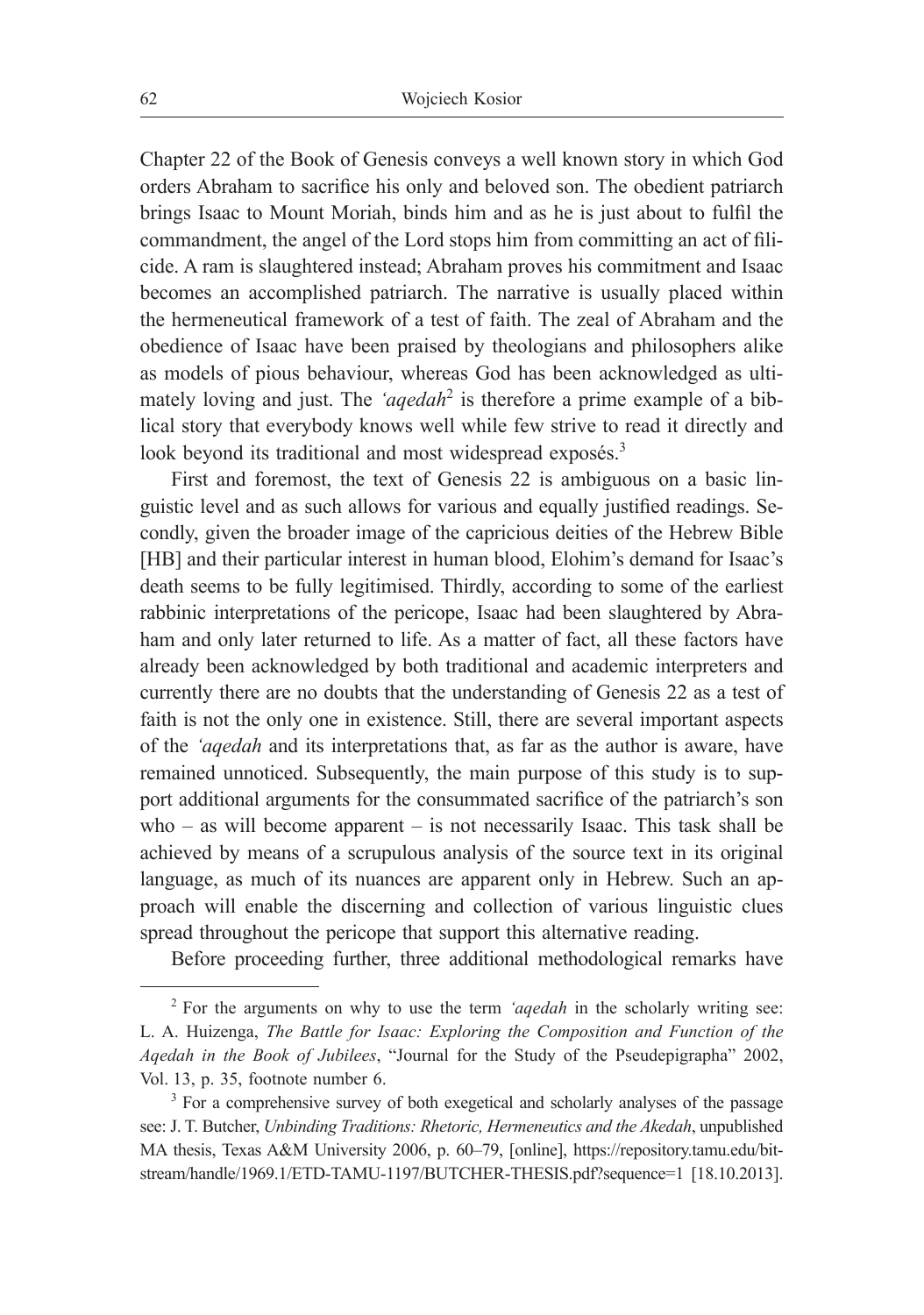to be made. First and foremost, the subject of this study is the textual reality of Genesis 22 and the question whether Isaac had "really" been sacrificed or not remains beyond the scope of the analysis. Secondly, the *'aqedah* has to be treated as an amalgamate of lesser traditions which have been carefully composed so as to give an impression of one coherent unit.<sup>4</sup> As a result however, it is the final, received composition itself which is more "real" than its hypothetical "primeval" elements. Accordingly, instead of searching for the exact "original" version or its "appropriate" reading, we are simply going to point out the clues which serve as the basis for a certain interpretation. Last but not least, the interpretative traditions of the HB have extended for over two thousand years by now and their main value is diversity and innovation rather than "veracity".<sup>5</sup>

<sup>5</sup> For a similar methodological approach see: A. Shinan, Y. Zakovitch, *From Gods to God. How the Bible Debunked, Suppressed, or Changed Ancient Myths and Legends*, Lincoln 2012, p. 14–15.

<sup>4</sup> There are several markers of the complex character of Genesis 22, *inter alia*: various divine names, vivid changes in vocabulary and grammatical inconsistencies. Accordingly, the story can be divided into several sections: (1) Elohim's order to sacrifice Isaac (vv. 1-10), (2) two speeches of the angel of Yahveh (vv. 11-18), (3) the lone return of Abraham (v. 19), (4) the progeny of Nahor and Milkah (vv. 20-23) and (5) the progeny of Nahor and Re'umah (v. 24). The literary qualities of Genesis 22 witnessing its composite structure have been addressed by numerous studies, e.g. Y. Ben-Nun, *'Aqedat Yitzhaq – 'Onesh 'o Nisayon*, [online], http://www.ybn.co.il/mamrim/m10.htm [08.07.2013]; R. D. Bergen, *The Role if Genesis 22:1-19 in the Abraham Cycle: a Computer-Assisted Textual Interpretation*, "Criswell Theological Review" 1990, Vol. 4 No. 2, p. 322–324; O. Boehm, *The Binding of Isaac: An Inner-Biblical Polemic on the Question of "Disobeying" a Manifestly Illegal Order*, "Vetus Testamentum" 2002, Vol. 52, Fasc. 1, p. 2; R. E. Friedman, *The Bible with the Sources Revealed*, New York 2009, p. 64–66; K. S. Hong, *An Exegetical Reading of the Abraham Narrative in Genesis. Semantic, Textuality and Theology*, unpublished PhD thesis, University of Pretoria 2007, p. 56–58; R. W. L. Moberly, *The Earliest Commentary on the Akedah*, "Vetus Testamentum" 1988, Vol. 38, Fasc. 3, p. 307–308; E. Noort, *Genesis 22: Human Sacrifice and Theology in the Hebrew Bible*, [in:] *The Sacrifice of Isaac: The Aqedah (Genesis 22) and Its Interpretations*, eds. E. Noort, E. J. C. Tigchelaar, Brill 2002, p. 3; J. H. Sailhamer, *Expositor's Bible Commentary: Genesis*, Zondervan 2002–2004 (CD-ROM); K. Schmid, *Abraham's Sacrifice: Gerhard von Rad's Interpretation of Genesis 22*, "Interpretation" 2008, Vol. 62, p. 272–275; G. J. Wenham, *Word Biblical Commentary: Genesis 16-50*, Vol. 2, Word Books 1994 (CD-ROM). The work of R. D. Bergen, who has utilised methods of statistical linguistics in Biblical Studies, is worth highlighting here. The said author argues that Genesis 22 constitutes the thematic peak of the whole Abraham cycle. Linguistic and literary markers supporting his thesis include high density of protagonists' and divine names, central location of chapter 22 and an extensive use of dialogues. These findings have been collected by means of the Discourse Critical Text Analysis Program developed by the author himself.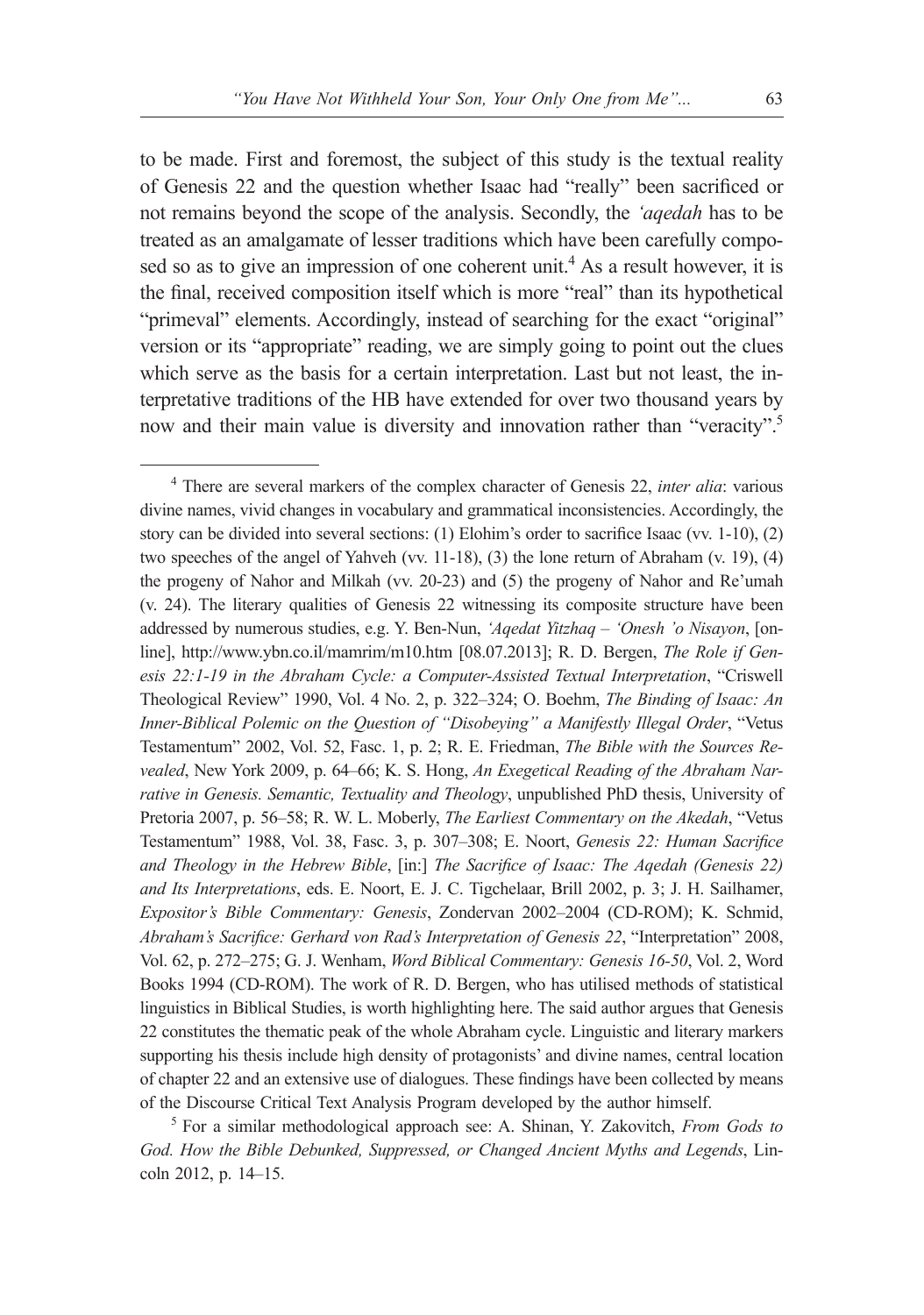### WHICH GOD?

The most generally accepted assumption and at the same time – the most misleading one – concerns the singularity of the God of the HB. Genesis 22 is a magnificent example of this problem as it contains two Hebrew words denoting distinct divine names: *'Elohim* and *Yahveh*. Even within the sphere of Biblical Studies it is customary to implicitly assume that these are two appellations of the same deity. In fact, however, the HB should be primarily perceived in its Near Eastern polytheistic literary entourage and accordingly, it may be more appropriate to speak of not only different divine names but also of different deities engaged in the events. Thus, if to abandon the "default" monotheistic interpretation, one faces completely new hermeneutical advantages.<sup>6</sup> In this particular instance it is possible to say that Elohim orders Abraham to slaughter Isaac whereas it is Yahveh who stops him mid-step. The patriarch encounters opposite biddings coming from two different deities which seem to combat each other in order to attain the patriarch's support.<sup>7</sup>

This divine duel becomes even more pronounced after unmasking the identity of the angel of Yahveh (Heb. *mal'akh Yahveh*), who emerges in the second part of the pericope (vv. 11-18). Whereas the post-biblical expositions utilise extensively the presence of lesser demonic beings, $\delta$  the angelophany of Genesis 22:11-18 seems to be best explained by means of S.A. Meier's interpolation theory. Accordingly, the word *mal'akh* denoting "messenger" or "angel" is considered to be an addendum preceding the divine name and thus acting as a theological tool for enhancing its transcendence. The "default" form would be that of the Near Eastern literary standards; whereas the func-

<sup>6</sup> One very insightful remark illustrating this problem has been made by B. Jacob. Based on a comparison with Job 1-2, he claimed that the voice of Elohim in Genesis 22 belongs to one of the *bney 'elohim* – namely, to Satan. After: E. Noort, ibidem, p. 2. For the review of attempts at explaining the presence of various divine names in Genesis 22 see: G. J. Wenham, op. cit.

<sup>7</sup> Of somewhat similar nature is the account of the flood in Genesis 6. Vv. 5-8 describes the anger of Yahveh and his will to annihilate humanity whereas vv. 11-22 recount how Elohim did in fact warn Noah to seek refuge in the ark. If to focus on chapter 6 exclusively, then it recalls the Akkadian variant in *Atrahasis*. Enlil decides to wipe out the entire population (v. 35) while Enki reveals the god's secret to Atrahasis (vv. 15-24) and thus saves humanity. See: *ATRA-HASIS (1.130)*, trans. B. R. Foster, [in:] *The Context of Scripture*, Vol. I, ed. W. W. Hallo, Brill 2003, p. 450-452.

<sup>8</sup> This notion is also present in Aramaic translations of Pentateuch. For the illustration of this process see: S. Lasair, *Theorizing in the Absence of a Theory: the Case of the Aramaic Targums to the Pentateuch*, "TranscUlturAl" 2009, Vol. 1, 2, p. 88.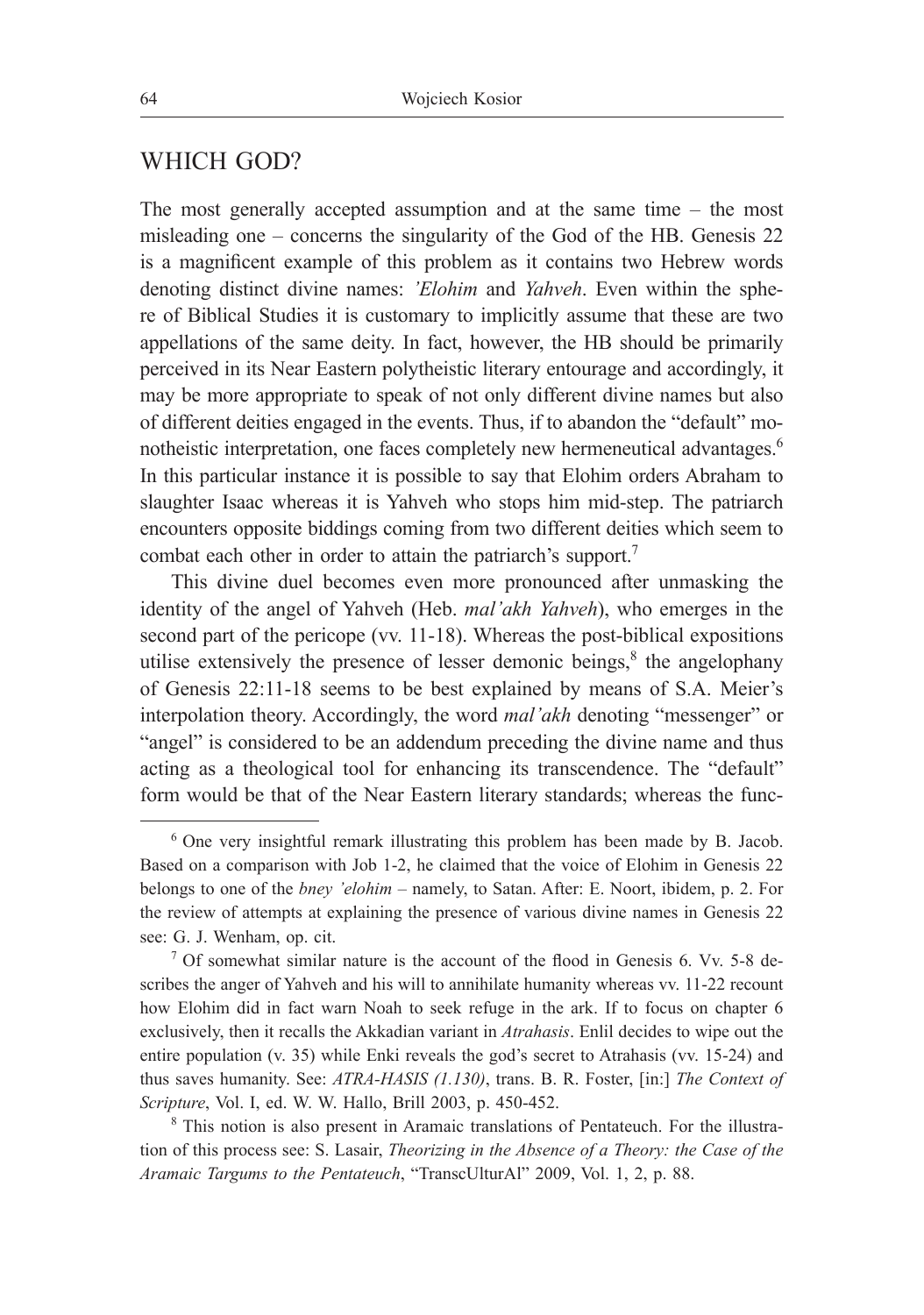tion of the messenger deities was known, the preference was for an unmediated theophany.<sup>9</sup> On a grammatical level, this augmentation resulted in forming the genitive construction which was characterised by an exceptional ease of use deriving from two facts. (1) Both *mal'akh* and a divine name, be it *Yahveh* or *'Elohim*, are of masculine grammatical gender and (2) the introduction of the modifier noun neither affects the modified noun on the consonantal level nor does it require any change in the form of the verbs connected to it, whereas the latter simply change their subject or object.<sup>10</sup> As a result, the "angel of Yahveh" of Genesis 22 should rather be understood as "Yahveh himself" – although presented here in a literary disguise, which allows to shy him away from the theologically troublesome passages.<sup>11</sup>

### WAS IT A TEST?

The first sentence of Genesis 22 reads "and it was [so that] after these things the Elohim tested (*nissah*) <sup>12</sup> Abraham"13 and accordingly sets up the interpretation of the following verses as a test of faith. However, there are several

<sup>10</sup> S. A. Meier, *Angel of Yahweh*, [in:] *Dictionary of Deities and Demons in the Bible*, 2nd edition, eds. K. van der Toorn, B. Becking, P. W. van der Hoorst. Brill 1999 [DDD], p. 53–59; idem, *Angel I*, [w:] DDD, p. 45–50. See also: W. Kosior, *The Angel in the Hebrew Bible from the Statistic and Hermeneutic Perspectives. Some Remarks on the Interpolation Theory*, "Polish Journal of Biblical Research" 2013, Vol. 23, No. 1, p. 125–139.

<sup>11</sup> Some scholars suggest the emendation of *mal'akh* to *molokh* or *melekh* and accordingly suggest that the pericope refers to the cult of Molokh. A. Michel, after: F. Stavrakopoulou, *King Manasseh and Child Sacrifice: Biblical Distortions of Historical Realities*, Berlin 2004, p. 194, footnote number 214. On the *Molokh*/*melekh* as one of the appellatives with time attributed to Yahveh see: T. Miller, *Parashat Vayir'a*, [online], http://www. hofesh.org.il/freeclass/parashat\_hashavua/01/02\_vayar/vayar [08.07.2013].

<sup>12</sup> F. Brown, S. R. Driver, C. A. Briggs, *A Hebrew and English Lexicon of the Old Testament*, Oxford 1907 [BDB], 6160; *A Concise Hebrew and Aramaic Lexicon of the Old Testament*, eds. L. Koehler, W. Baumgartner, Brill 2000 [HALOT], 5570; *Theological Wordbook of the Old Testament*, Vol. 1 & 2, eds. R. Laird Harris, G. L. Archer, B. K. Waltke, Chicago 1980 [TWOT], 1373.0, 13713a; G. J. Wenham, op. cit.

<sup>13</sup> All citations from the source texts are presented in author's own translation, unless stated otherwise. The square brackets indicate the words absent in the original, the curly brackets – the words translated freely, whereas the soft brackets – additional remarks. The priority of the translations was to sustain the inherent ambiguity of the text.

<sup>9</sup> L. K. Handy, *Among the Host of Heaven: the Syro-Palestinian Pantheon as Bureaucracy*, Winona Lake 1994, p. 152–153. Cf.: C. H. Gordon, G. A. Rendsburg, *The Bible and the Ancient Near East*, Winona Lake 2002, p. 51.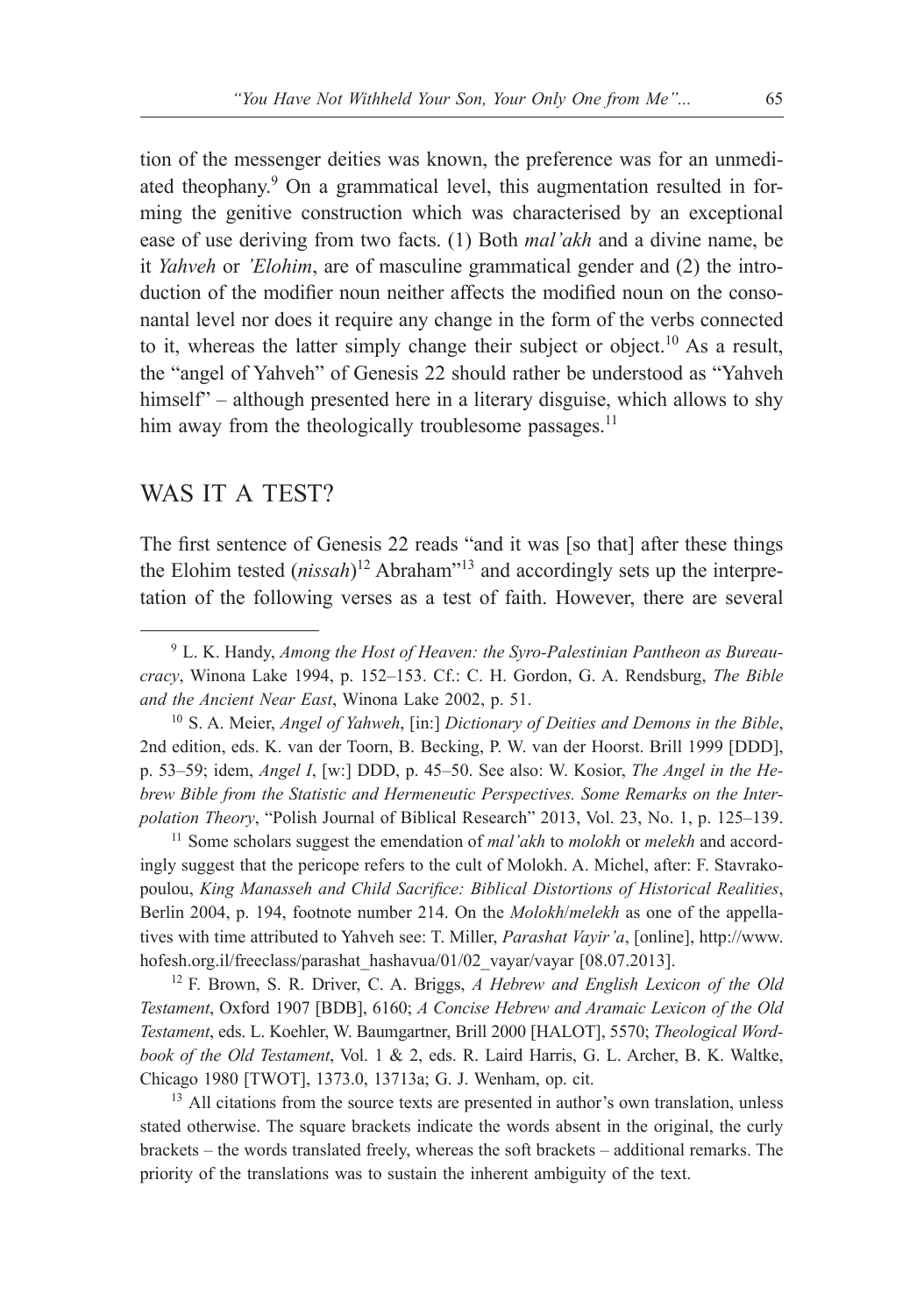arguments that the opening phrase is only loosely connected with the rest of the chapter. First, apart from v. 1 the verb *lenasot* appears neither in the pericope in question nor in the Book of Genesis in total and have only two other occurrences in the Torah (Deuteronomy 4:34; 13:4).<sup>14</sup> Secondly, it is usually applied in the context of the whole nation, e.g. in Deuteronomy 7:19 or Judges 2:22 whereas there are only two other instances in the HB with Elohim or Yahveh as the subject and an individual as an object of testing: 2 Chronicles 32:31 and Psalm 26:2.<sup>15</sup> Thirdly, the HB lacks any account which would be immediately parallel to this aspect of Genesis 22. The closest one, both content- and vocabulary-wise is present in Job 1-2.<sup>16</sup> However, even if to agree for the validity of Job's parallel then it is important to notice that the narration contains neither *lenasot* nor any of its synonyms which might suggest that Yahveh would want to "test" Job. Given these factors, the interpretative phrase of Genesis 22:1 could be considered a later addition introduced so as to repel any suspicions that Elohim had wanted to have Isaac sacrificed.<sup>17</sup> And if the initial words are not likely to be the integral part of the story, we have to read it as if it had not been a test at all.

#### WHICH SON?

The next set of peculiarities refers to Elohim's command directed at the patriarch. The verse itself is syntactically unusual: "please,<sup>18</sup> take your son, your only one, whom you loved – Isaac – and go to the land of Moriah and bring him up there for {a burnt offering} on one of the mountains about which I will tell you". The traditional exegesis has seen here either an em-

 $17$  T. Miller, op. cit.; G. J. Wenham, op. cit.

<sup>14</sup> R. D. Bergen, op. cit., p. 322; J. H. Sailhamer, op. cit.

<sup>15</sup> E. Noort, op. cit., p. 15–16. See also: O. Goldberg's assertion that *lenasot* refers to the testing of the divine presence. O. Goldberg, *Rzeczywistość Hebrajczyków*, trans. T. Sikora, Kraków 2012, p. 104–105.

<sup>&</sup>lt;sup>16</sup> This is also suggested by various traditional interpretations, e.g. Bereshit Rabbah 57:4. For the discussion of the problem see *inter alia*: R. M. Green, *Abraham, Isaac, and The Jewish Tradition: An Ethical Reappraisal*, "The Journal of Religious Ethics" 1982, Vol. 10, No. 1, p. 5; D. Miller, *Parashat Va-Yira'*, [online], http://www.hofesh.org.il/freeclass/parashat\_hashavua/99/9903\_vayera/va [08.07.2013].

<sup>&</sup>lt;sup>18</sup> The enclitic  $na'$  ("please") is atypical in the context and would fit a polite request rather then obligation to perform infanticide. G. J. Wenham, op. cit.; Z. Pawłowski, *The Test of Abraham. The Narrative Reading of Genesis 22 (Próba Abrahama. Lektura narracyjna Rdz 22)*, "Biblica et Patristica Thoruniensia" 2011, Vol. 4, p. 44.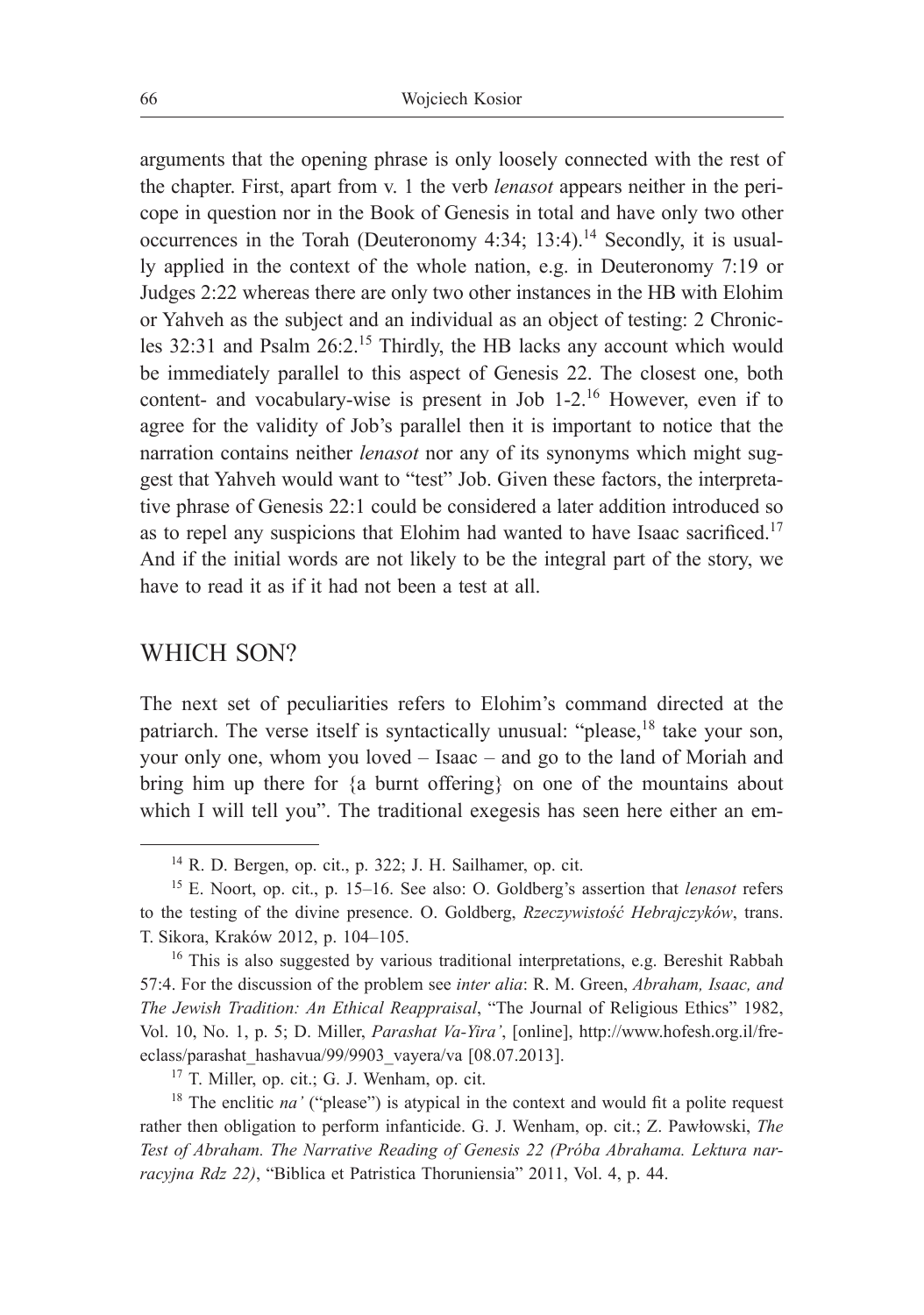phasis put on the intimate relation between the patriarch and his son or a bargain between Abraham and Elohim.19 From the linguistic perspective however the construction would be far more natural, had the word *Yitzhaq* been at the beginning of the phrase or even absent altogether. The latter option is of particular interest here – if to assume that Isaac's name is redundant then it might have been introduced secondarily to the text so as not to leave any doubts as to the son's identity.<sup>20</sup> An additional argument for this hypothesis comes from the uneven distribution of the word in question throughout the rest of the pericope. *Yitzhaq* appears 5 times and only in the first part of the chapter (vv. 1-10), whereas *Avraham* – 15 times plus 3 times in an appellative in most of the pericope (vv. 1-20). Besides, in 3 out of 5 cases, *Yitzhaq* appears in juxtaposition with *beno* ("his son") while the latter expression is present 7 times in vv. 1-19 plus 3 times as *binkha* ("your son"). In other words, the text is very ambiguous as to which of Abraham's progeny is the object of Elohim's command. In addition, Abraham's son, be it Isaac or not, remains silent throughout the most of the chapter thus precluding the possibility of unriddling his status. His only utterance (v. 7) suggests nothing but his young age. $21$ 

This problem of identity is apparent on a more general level as well. The amount of biblical data concerning Isaac is extremely sparse: very little is said about his childhood and early age apart from the weaning episode in Genesis 21 and *'aqedah*. His figure is rather dull, especially when perceived against the backdrop of other patriarchs and in fact the life events of

<sup>&</sup>lt;sup>19</sup> These are particularly pronounced in Bereshit Rabbah 55:7. For additional examples see: W. J. Bekkum, *The Aqedah and Its Interpretations in Midrash and Piyyut*, [in:] *The Sacrifice of Isaac: The Aqedah (Genesis 22) and Its Interpretations*, eds. E. Noort, E. J. C. Tigchelaar, Brill 2002, p. 87.

 $20$  Besides, if to read Genesis 22 in the context of ch. 21 and the expulsion of Ishmael, then Isaac cannot be considered "the only one".

 $21$  Notwithstanding the naivety of this utterance it has been used in various expositions of the passage as witnessing Isaac's consciousness, maturity and willingness in performing the divine order. This was the case especially during the medieval persecutions of the European Jewry when the figure of Isaac has been turned into the symbol of *qiddush ha-Shem*. M. Giv'ati, *'Oqed ve-Na'aqed – Miqra' u-Midrash*, [in:] *Sefer Mosheh Gutentag: Mehaqrim be-Miqra' u-be-Mahshavat Yisra'el*, Ha-Hevrah le-Heqer ha-Miqra' be-Yisra'el 1986, [online], http://mikranet.cet.ac.il/pages/sub.asp?author=1762 [08.07.2013]; R. A. Rosenberg, *Jesus, Isaac, and the "Suffering Servant"*, "Journal of Biblical Literature" 1965, Vol. 84, No. 4, p. 385–387; T. Shashon, *'Aqedat Yitzhaq ke-Nisayono shel Yitzhaq*, "Taleley 'Orot" 2000, Vol. 9, [online], http://www.daat.ac.il/daat/ kitveyet/taleley/akedat-2.htm [08.07.2013].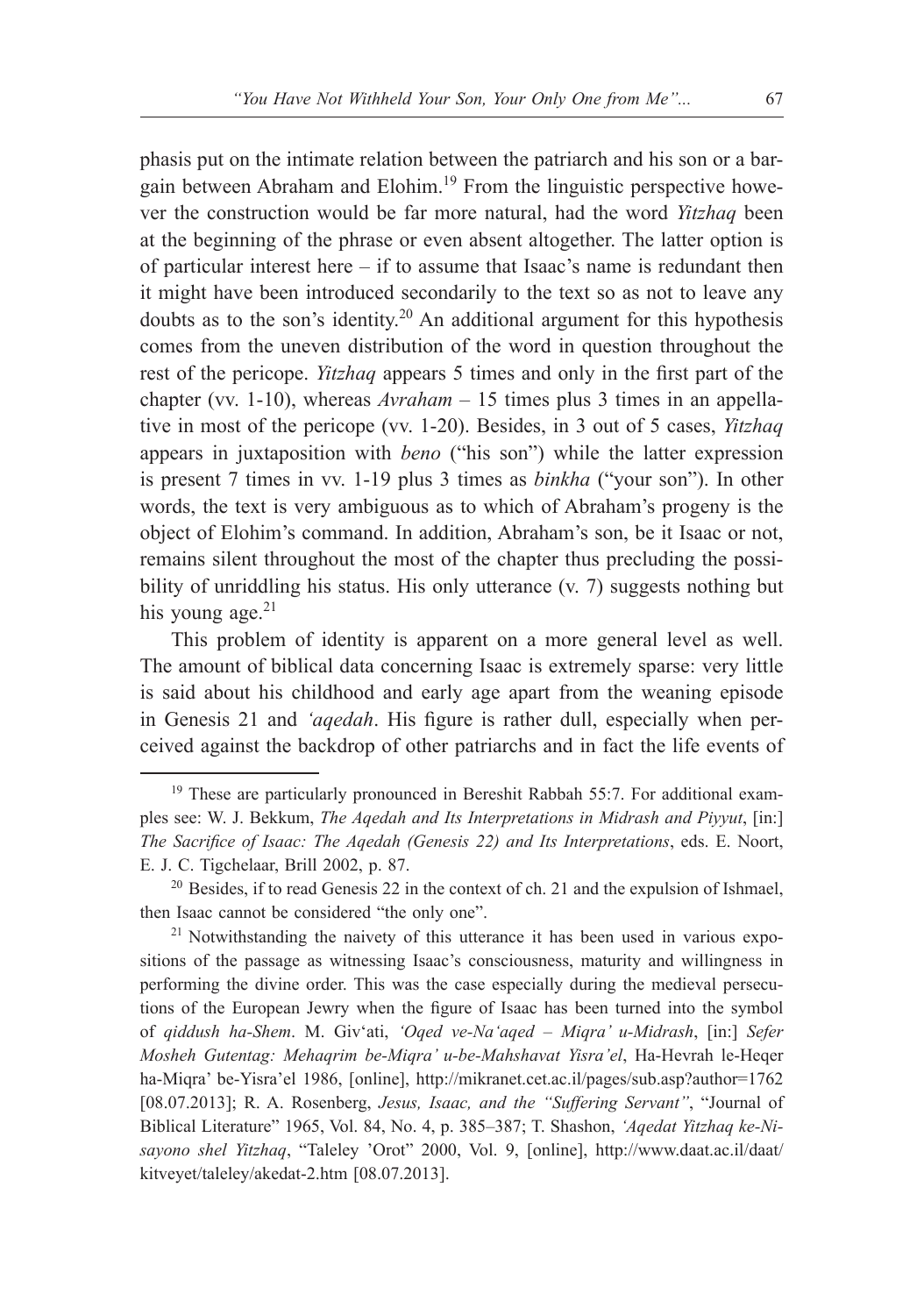Isaac seem to be modelled after his father's.<sup>22</sup> In the context of Genesis 22, it is thus much more cautious to speak about "Abraham's son" rather than "Isaac"<sup>23</sup> Paradoxically, this also makes far more sense from a confessional perspective, given the strong suggestions of the consummated sacrifice and the undeniable presence of Isaac, however blurry he is, in the rest of the HB.

## SACRIFICED?

The elaborate sacrificial vocabulary along with the precise ritual protocol looks indeed surprising in the story which, according to biblical chronology, precedes the development of a temple cult. Abraham equips himself with the ritual paraphernalia (vv. 3, 6-7), builds an altar (v. 9) and performs the sacrifice (v. 10) without either hesitation or a request for any additional instructions. Among the items gathered by the patriarch in vv. 6 and 10 is *ma'akhelet*, a very rare word which apart from 2 occurrences in the *'aqedah* appears in singular only in Judges 19:29. In these passages it is traditionally rendered as "sacrificial knife", along with the early Greek (*mahaira*) and Aramaic (*sakin*) translations.24 Nevertheless, from the morphological perspective, the structure of the word allows to advance a different reading: "[she is] devouring."<sup>25</sup> The juxtaposition of *ma'akhelet* with fire (Heb. *'esh*, also feminine in gender) is also significant, as the latter appears in the context of the "consuming fire" from heaven. This is the case in Leviticus 6:3, Numbers 11:1 or Deuteronomy 4:24. It often marks the divine approval of the offering

<sup>22</sup> N. M. Sarna, S. D. Sperling, A. Rothkoff, H. Z. Hirschberg, *Isaac*, [in:] *Enyclopedia Judaica*, Vol. 10, 2nd edition, eds. F. Skolnik, M. Berenbaum, Detroit–New York– New Haven–Waterville–London 2007 [EJ], p. 32–33; A. Shinan, Y. Zakovitch, op. cit., p. 224–225; M. Shir, *Le-She'elat Retzef Hayav u-Dmuto shel Yitzhaq 'Aveynu*, unpublished term paper, [online], http://www.academia.edu/1821716/\_-\_-\_ [08.07.2013], p. 25. Moreover, the later Jewish tradition (Tanhuma Toldot 1) stresses that Isaac bore an exceptional facial resemblance to Abraham. This assertion most probably originated from the will to repel the surmise of the sexual relations of Rebekah with the Pharaoh or Abimelekh. The source suggested by: A. Shinan, Y. Zakovitch, op. cit., p. 228–229.

<sup>&</sup>lt;sup>23</sup> Cf. the anonymity of Jephthah's daughter in Judges 11.

<sup>24</sup> BDB, 455; HALOT, 4197; TWOT, 85e.

<sup>&</sup>lt;sup>25</sup> Cf. Bereshit Rabbah 56:3 which elaborates on the root אכל of the word: the knife consumes flesh and renders meat kosher for eating. Besides, the people of Israel are said to be still eating from the reward given to them for the sake of Abraham's commitment. However, despite the support coming from the later rabbinic sources, it is important to note that the *pi'el* of this root is extremely rare in the HB. HALOT, 420.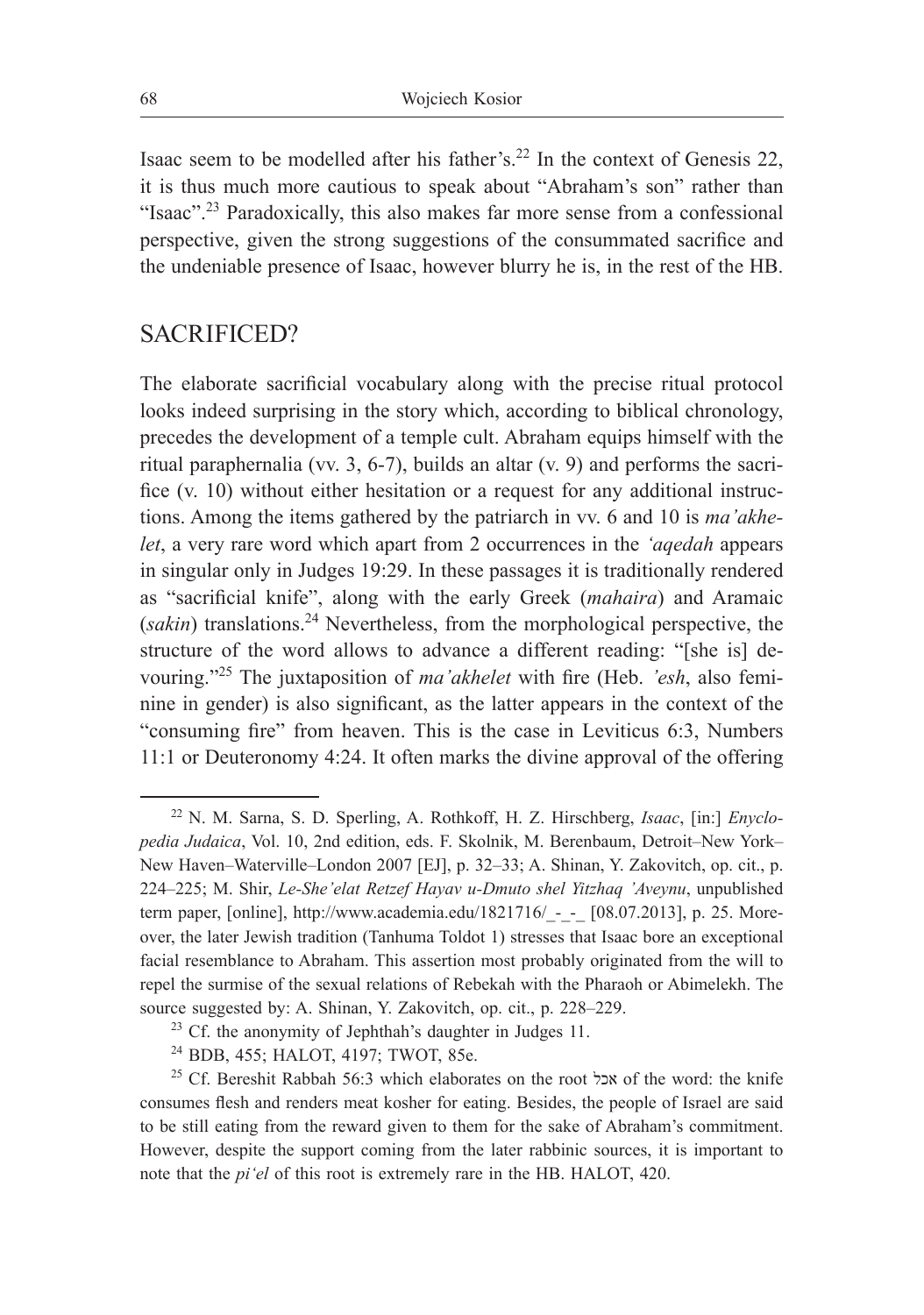and as such may be present also in Genesis 22. On the other hand, however, the consonantal form of the word allows for a more "innocent" reading as *ma'akholet ('esh)* meaning "fuel" – analogically to the instances in Isaiah 9:4,18.<sup>26</sup> As such this would be just one more sacrificial item carried by the patriarch in v. 6.

Startling is also the way in which Abraham's son is depicted throughout the pericope. First, although the term "the only one" (Heb. *yehidkha*, vv. 2, 12, 16) is traditionally interpreted as marking the special relation between Abraham and Isaac, the matter is far more complicated. The word *yahid* occurs 12 times in the HB. 4 times it is applied as a reference to a specific individual: Isaac and Jephthah's daughter in Judges 11 – both of whom become involved in human sacrifice.<sup>27</sup> Moreover, the word appears thrice in the context of mourning the deceased offspring (Jeremiah 6:26; Amos 8:10; Zechariah 12:10) and twice in lamenting one's desolation (Psalm 25:16; 68:7). To sum up, *yahid* emphasises the specific ritual condition of a person rather than his relational or familial status. Secondly, Abraham's answer in v. 8b to his son's question about the object to be sacrificed is at least ambiguous and can be rendered as a nominal sentence: "the lamb for {the burnt offering} is my son". Although this does not determine, which son would be forfeit, the infanticide itself is acknowledged. Thirdly, v. 12 which reads "do not do to him {anything}" conveys the Hebrew word *me'umah* – usually translated as "nothing" or "anything", but at the same time very similar to *mum* or *mumah* denoting "blemish" or "flaw" in the ritualistic context. Although the direct etymological relation between the two seems to be absent,<sup>28</sup> the paronomasia has been utilised in later rabbinic expositions.<sup>29</sup> All these expressions describe Abraham's son in terms of an irrelevant sacrificial object, devoid of individuality and personality.

<sup>&</sup>lt;sup>26</sup> BDB, 456; HALOT, 4198; TWOT, 85f. This reading is less probable in v. 10 which suggests the slaughtering (Heb. *lishhot*) by means of *ma'akhelet*.<br><sup>27</sup> The sources suggested by: M. Shir, *'Aqedat Yitzhaq – 'Avraham ve-'Elohav* 

*be-Tahlikh Hibridizatzyah be-'Emunah*, unpublished term paper, [online], http://www.academia.edu/1760077/\_-\_ [08.07.2013], p. 27; F. Stavrakopoulou, op. cit., p. 196.

<sup>28</sup> BDB, 4981–4982; HALOT, 4188–4189, 4358; Cf. TWOT, 1136–1137 which suggests some linguistic affinity between the two.

<sup>&</sup>lt;sup>29</sup> In Bereshit Rabbah 56:8 Isaac is said to fear that Abraham's trembling hands will render the slaughtering non-kosher, whereas 56:9 tells of Isaac's ashes spread all over the mountain for the purpose of atonement. Similarly, in Tanhuma Shelah 14 Abraham demands his deed to be regarded "as if having been performed". The sources suggested by: F. Stavrakopoulou, op. cit., p. 200.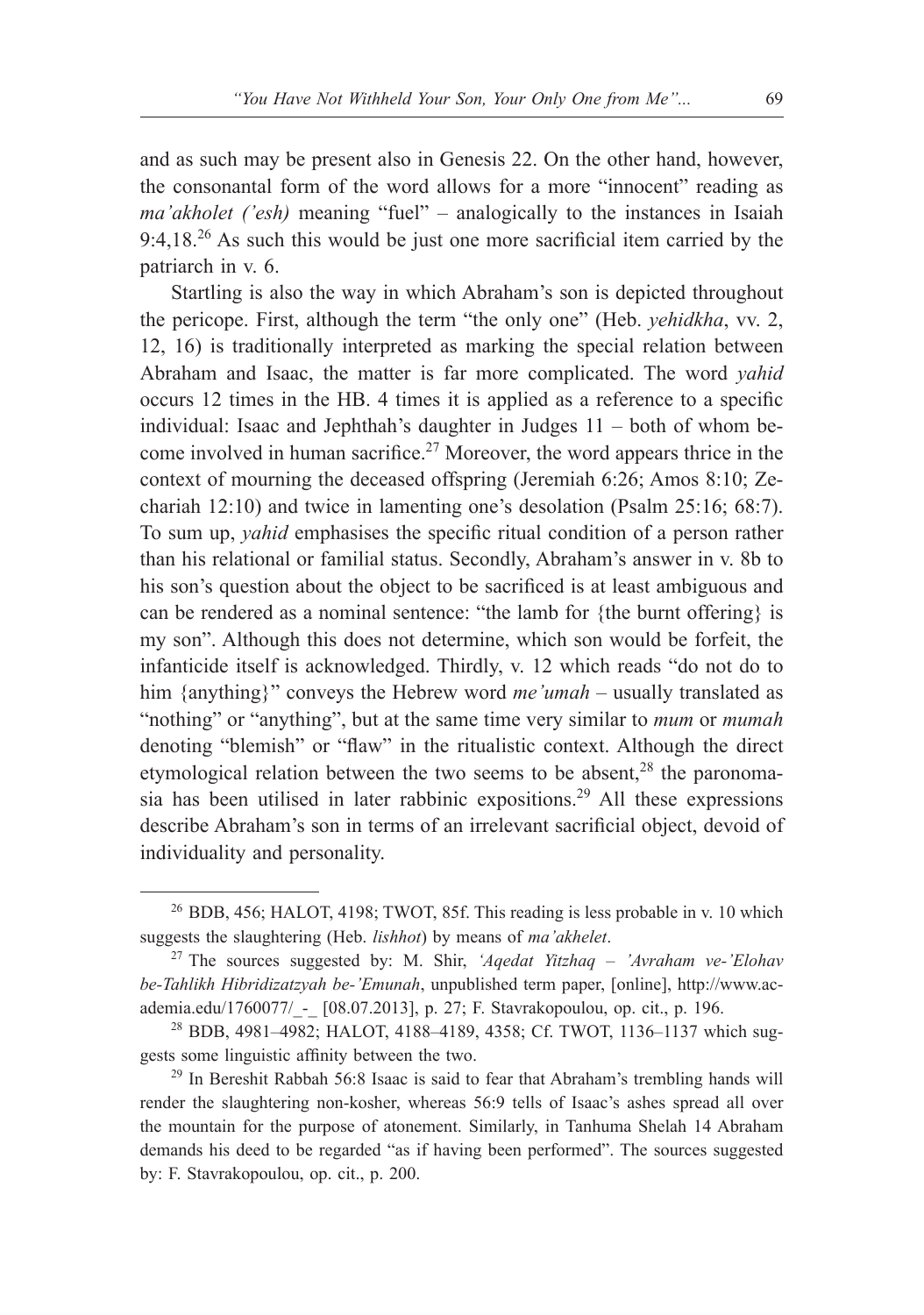Arguable is also the substitutive character of the ram offered to Yahveh (v. 13).<sup>30</sup> In question is the Hebrew preposition *tahat*, which appears almost 250 times in the HB<sup>31</sup> and usually denotes "underneath", "afterwards", or "instead of".<sup>32</sup> The latter meaning underlies the most widespread rendition of the phrase *tahat beno* (v. 13) as "instead of his son".33 The problem with such translation is however twofold. First, even a quick comparison between the translations of the HB shows that the substitutive meaning of *tahat* constitutes approximately 25% of the instances whereas the rest conveys the idea of "under" and "after". Accordingly, it is grammatically probable that the ram had been sacrificed not instead of Abraham's son but afterwards.<sup>34</sup> This should not be that surprising, given the covenantal atmosphere of Genesis 22 and the custom to "seal" contracts with blood, witnessed by other accounts within the Abraham cycle (chapters 15 and 17). Secondly, if to agree for the substitutive meaning of *tahat*, one still has to keep in mind the specific semantic flavour of this preposition: the object which is substituted not seldom becomes non-existent afterwards. The most vivid example of this nuance comes in the form of *lex talionis* described in Exodus 21:24 and Leviticus 24:20.<sup>35</sup>

The crucial moment of the first part of *'aqedah* is v. 10: "Abraham {reached out} his hand and took the *ma'akhelet* to slaughter his son". Due to the specific location of v. 10 between two larger parts of the pericope, the traditional interpretation sees here a moment of exceptional suspension. Abraham is just about to perform his gruesome task and only in the last

<sup>&</sup>lt;sup>30</sup> Worth noting is the fact that according to the text the offering of the ram had been commanded by neither Elohim nor Yahveh. Besides, there are no traces suggesting that it had come from the Abraham's flock – and as such it presented little sacrificial value. Z. Pawłowski, op. cit., p. 58.

<sup>&</sup>lt;sup>31</sup> The number of occurrences exceeds 500 times when to include the conjunction of the preposition with other suffixes.

<sup>32</sup> BDB, 10492. P. Joüon, T. Muraoka, *A Grammar of Biblical Hebrew*, Roma 2006, p. 318–319. HALOT, 9085.

<sup>33</sup> Targum Onqelos [TO] and Targum Pseudo-Yonatan [TPY] render תחת as חלף and thus witness to the "substitutive" meaning of the preposition. The same word is also applied in v. 16 when both targums say that the blessing of Abraham is given in exchange for offerings thus emphasising the consummated status of the sacrifice.<br><sup>34</sup> See an analogical usage in Genesis 4:25 where it is said that Seth comes "after" or

<sup>&</sup>quot;instead of" Abel. Cf. S. Spiegel, after: A. J. Band, *Scholarship as Lamentation: Shalom Spiegel on "The Binding of Isaac"*, "Jewish Social Studies", New Series, 1998–1999, Vol. 5, No. 1/2, p. 85–87.

<sup>35</sup> Cf. the later reiteration in Deuteronomy 19:21 which drops *tahat* and utilises a different grammatical structure: *'ayin be-'ayin, shen be-shen, yad be-yad, regel be-regel*.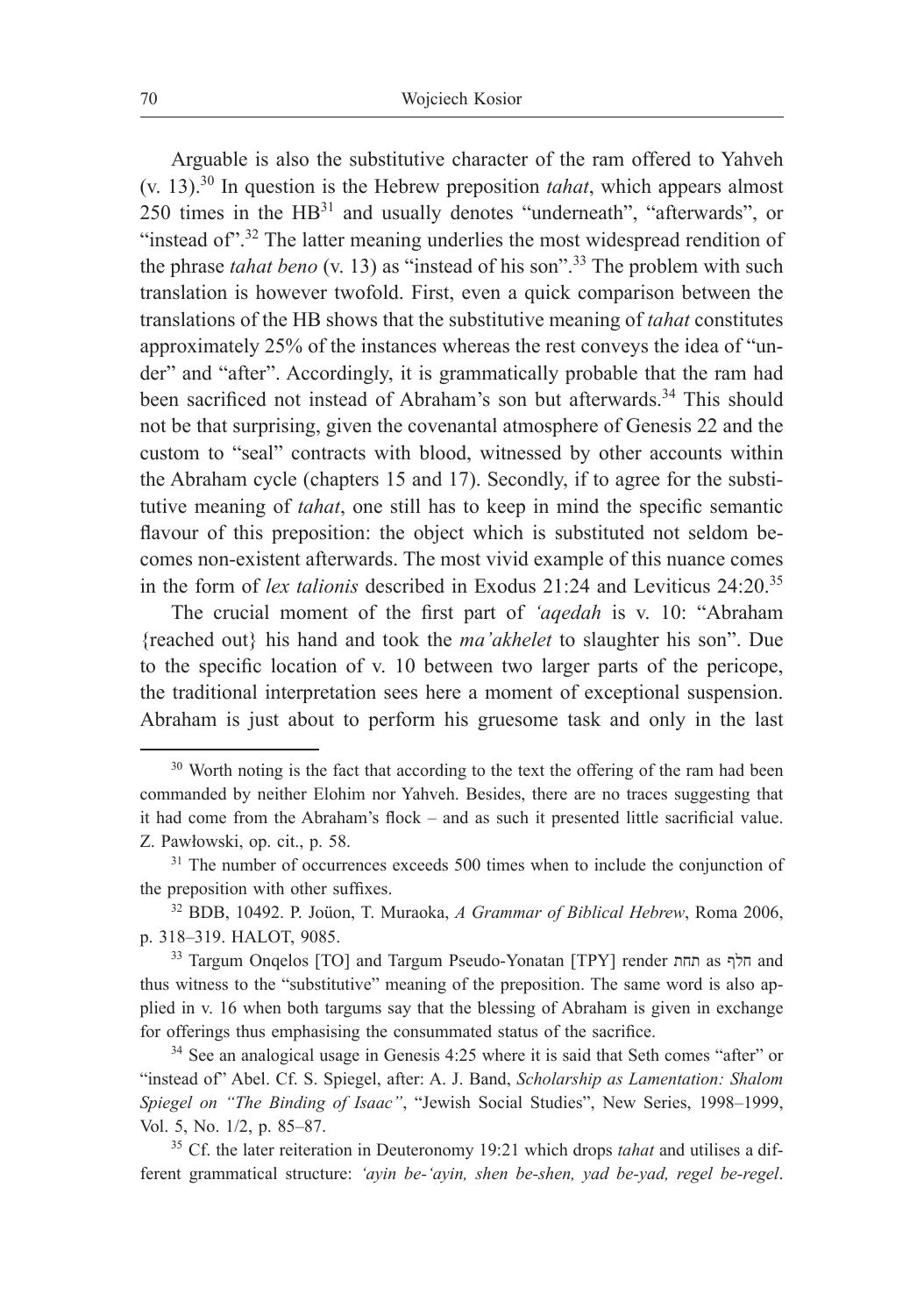moment is halted by the angel of Yahveh. From a grammatical perspective, however, the phrase "and Abraham {reached out} his hand" (Heb. *va-yishlah 'Avraham 'et-yado*) conveys the idea of an accomplished action. First, the verb itself is in the vav-consecutive perfect tense. Accordingly, Abraham's hand has already been sent forth, the *ma'akhelet* grasped and child's throat sliced open. Moreover, the very phrase *lishloah yad* or *lishloah yemino* is applied in other places as an indication of the action which had already been executed.<sup>36</sup> The idea of the accomplishment of Abraham's actions is present also in v. 12 which applies the perfect tense: "you have not {withheld} your son, your only one from me". When read on its own behalf it suggests the performed status of the sacrifice and accordingly means that Abraham is praised for not sparing his child.<sup>37</sup> Finally, v. 19 which concludes the fragment, employs the singular form and conveys no trace of the patriarch's son: "and Abraham returned (*vayashav*) to his lads and they arose and walked together to Beersheba and Abraham {dwelt} (*vayeshev*) in Beersheba". The story ends with the issue of Isaac completely unresolved.

### WAS IT WORTH IT?

Surprisingly enough, Abraham remains silent and follows Elohim's orders without asking twice.<sup>38</sup> The lack of any verbal response has been addressed

<sup>38</sup> This is even more startling given Abraham's emotional unrest after Ishmael's leaving in ch. 21 or the fierce bargain with Yahveh about the men of Sodom and Gomorra in ch. 18. M. A. Lackowski, *Sons of Promise, Sons of Sacrifice: A Dialogical Midrash of Genesis 21 and 22*, [online], http://www.academia.edu/1777008/Sons\_of\_Promise\_Sons\_ of\_Sacrifice\_A\_Dialogical\_Midrash\_of\_Genesis\_21\_and\_22 [08.07.2013], p. 3, footnote number 7. The eagerness of Abraham has also been noted by the rabbis in Bereshit Rabbah 56:7-8. Abraham demands to extract some blood from Isaac and when refused to inflict ritual blemish on his son, he commiserates about the apparent discrepancy in the divine commands. The last part of the midrash contains an explanation which is based on the ambiguity of the verb *leha'alot*: Abraham was supposed to b ring Isaac, but not to

<sup>36</sup> E.g. in Genesis 48:14; BDB, 9972; HALOT, 8630; P. Joüon, T. Muraoka, op. cit., p. 325–330; E. Kautzsch, *Gesenius' Hebrew Grammar*, Oxford 1910, p. 326–330; TWOT, 2940. Cf. 2 Samuel 24:16 where the angel of Yahveh is said to reach out and to strike Jerusalem. See also: 1 Chronicles 21:15 which reads "angel" instead of a "hand".

<sup>37</sup> In this respect see the series of papers of T. Yoreh at: http://www.biblecriticism. com/ [08.07.2013]. For a very straightforward summary of Yoreh's innovative and inspiring hypotheses see: H. Rettig Gur, *When Abraham Murdered Isaac*, [online], http://www. timesofisrael.com/when-abraham-murdered-isaac/ [08.07.2013].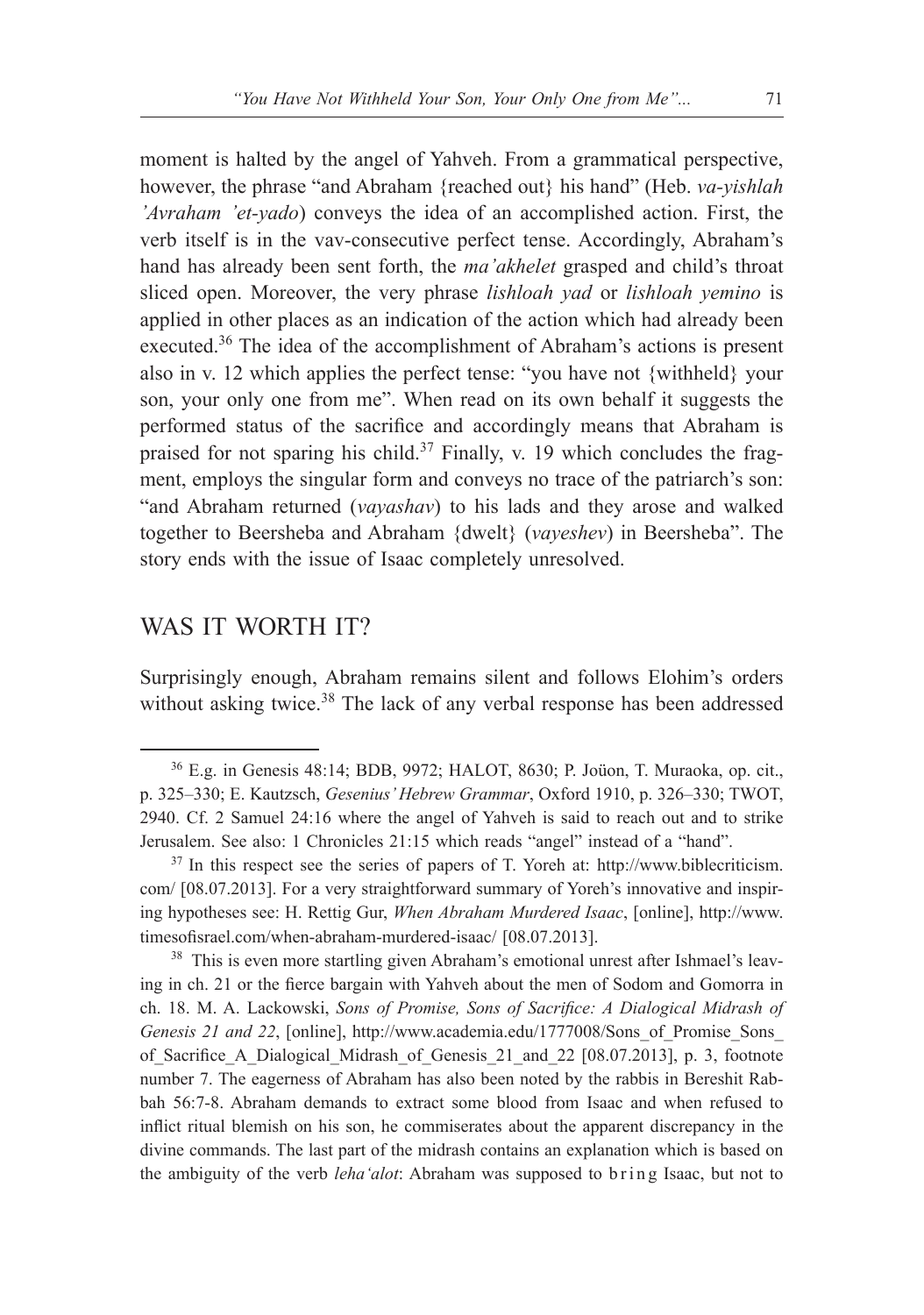in numerous hermeneutical proposals: some have argued that the patriarch was in a kind of religious trance and did not see things clearly, whereas others have insisted on the mundanity of Elohim's order who had the full right to demand human life. Moreover, some traditional exegetes emphasised the prophetic skills of Abraham who had to know that God would sustain Isaac as he had promised him the progeny beforehand.<sup>39</sup> A completely different interpretation comes from the pragmatic-economic approach combined with the ethnographic methods utilised by R. Willerslev in his insightful intercultural study of sacrificial customs.<sup>40</sup> This author convincingly argues that in fact, sacrificing the first-born is an act of trickery. Analogically to R. Willerslev's interpretation, it can be stated that such a child has not taken much of a pedagogical investment yet whereas bringing up the other one to the status of the deceased is just a matter of time. Sacrifice may be thus perceived as an "utilitarian act, aimed at giving up something relatively insignificant to gain something of much greater worth". According to this reading and in the context of the bargain over the men of Sodom, Abraham is a "knight of poker" rather then "knight of faith".<sup>41</sup>

o f f e r him. On the one hand, the incoherence seems to be compromised, but on the other, Isaac is still described in terms of an offering, which has to remain kosher.

<sup>&</sup>lt;sup>39</sup> The latter interpretation bases on the phrases *ne'um Yahveh* ("Yahveh's {oracle}") and *bi nishba'ti* ("{on myself} I have sworn") in v. 16 which are extremely rare in Pentateuch but popular in the prophetic literature, e.g. in Isaiah 45:23 or Jeremiah 22:5. For the review of interpretations see: D. Albo, *Mivhano shel 'Eloqim be-Parashat ha- 'Aqedah*, "Daf Shavu'i" 2013, No. 990, p. 1–3, [online], http://www.kolech.com/show.asp?id=55405 [08.07.2013]; R. D. Bergen, op. cit., p. 319; B. D. Lerner, *Saving the Akedah from the Philosophers*, "The Jewish Bible Quarterly" 1999, Vol. 27, p. 170–171; R. W. L. Moberly, op. cit., p. 308, 315–316; G. J. Wenham, op. cit.; P. Copan, *Is God a Moral Monster?*, Grand Rapids 2011, p. 49–50; A. Zorenberg, *Ha-'Obsesyah shel 'Avraham Aveynu*, [online], http://news.nana10.co.il/Article/?ArticleID=397181&pid=48&Action=Print [08.07.2013].

<sup>40</sup> Cf. the brilliant psychoanalytic reading of *'aqedah* in: I. Benyamini, *The Akeda-s Complex. The Akeda and its Counter-Narrative in Judaism. Analyzing with Lacan*, "Almanac of Psychoanalysis" (Names of the Father in Religions and Cultures) 2006, Vol. 5, p. 112–119.

<sup>41</sup> R. Willerslev, *God on trial. Human sacrifice, trickery, and faith*, "HAU: Journal of Ethnographic Theory" 2013, Vol. 3, No. 1, p. 145–150. This interpretation of Abraham finds some support in the traditional rabbinic exegesis. The patriarch's trickery is hinted at in BT Sanhedrin 89b and Bereshit Rabbah 39:9; 55:7 describing typical rabbinic *masa' u-matan* similar to the negotiations over the inhabitants of Sodom. The sources suggested by: O. Boehm, ibidem, p. 11–12. B. D. Lerner, op. cit., p. 171.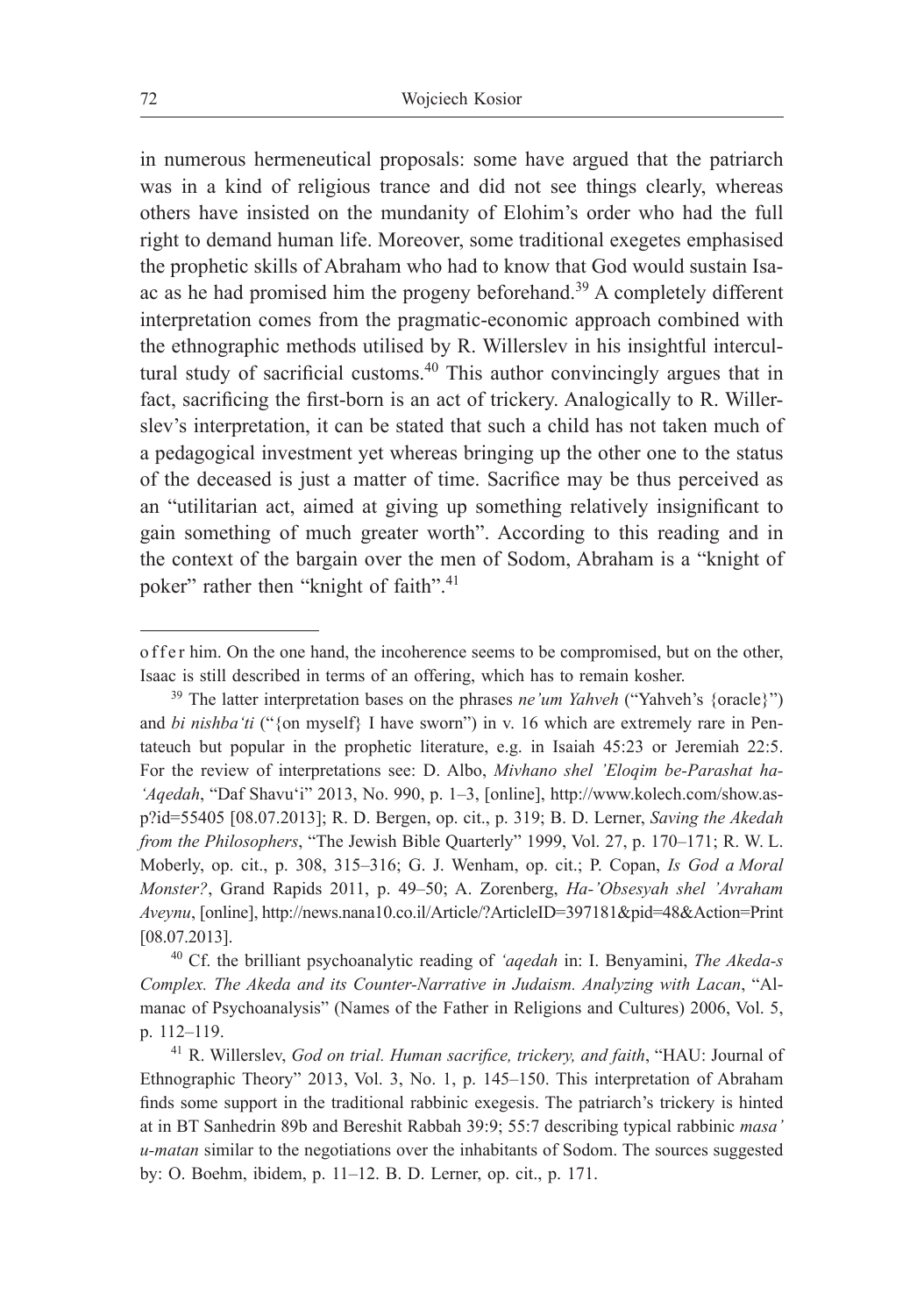There are numerous passages in the HB which present more or less explicitly the connection between human sacrifices or ritual killings $42$  and the profits attained from the particular deity worshipped by the Hebrews. For example, Leviticus 16-17 speaks of animal and human blood which belongs exclusively to the deity. Exodus 13:1-2; 22:28-29 mentions the commandment to sacrifice firstborns and Exodus 23:10-14 obliges the offering of the first fruits using very suggestive vocabulary.43 Besides, some allusions are present that human sacrifice played crucial role in times of crises as in the story of Jephthah's daughter in Judges  $11:31-40$ ,<sup>44</sup> Jonah at the sea in Jonah 1:7-16 or Zipporah circumcising Moses' son in Exodus 4:24-26. Not seldom is human sacrifice utilised as a kind of "black PR" – as is the case with the Canaanites in Leviticus 18, the actions of king Menasseh which precede the fall of the southern kingdom in 2 Kings 17:17; 21:6 or with the repression of such an aspect in the cult of Yahveh in Jeremiah 7:30-31.45 In other words, within the sphere of the biblical sacrificial economy "there ain't no such thing as a free lunch".46

<sup>44</sup> For the parallels between Genesis 22 and Judges 11 including similar vocabulary, intimate dialogues and sacrificial entourage see: L. Mazor, *Yitzhaq u-Bat Yeftah*, [in:] *Neharde'a – Dapey Parashat ha-Shavu'a shel ha-'Universitah ha-'Ivrit be-Yerushalaym*, eds. A. Shinan, Y. Zakovitch, Va-yira' 2000, [online], http://mikrarevivim.blogspot. com/2010/11/blog-post\_7189.html [08.07.2013].

<sup>45</sup> Y. Amit, op. cit.; E. Noort, *Genesis 22: Human Sacrifice and Theology in the Hebrew Bible*, [in:] *The Sacrifice of Isaac: The Aqedah (Genesis 22) and Its Interpretations*, eds. E. Noort, E. J. C. Tigchelaar, Brill 2002, p. 6–14; K. Schmid, op. cit., p. 274; G. J. Wenham, op. cit. It is possible that the strong opposition to the human sacrifices might be a marker of the factual presence of such laws at a certain moment in history.

<sup>46</sup> Cf. the traditional interpretations which perceive the *'aqedah* as either an etiology of a "new" kind of substitutive offerings or a protest against human offerings, e.g.: Y. Ben- -Nun, op. cit.; U. Dasberg, *"Tzidduq ha-Din" be-'Aqedah – ha-Yitakhen?*, "Tlaley 'Orot" 1994, Vol. 5, [online], http://www.daat.ac.il/daat/kitveyet/taleley/tsiduk-2.htm [08.07.2013]. M. Giv'ati, op. cit.; L. Jacobs, A. Sagi, *Akedah*, [in:] EJ, Vol. 1, p. 555.

<sup>42</sup> On the difference between these two concepts see: B. Pongratz-Leisten, *Ritual Killing and Sacrifice in the Ancient Near East*, [in:] *Human Sacrifice in Jewish and Christian Tradition*, eds. K. Finsterbusch, A. Lange, K. F. Diethard Roemheld, L. Lazar, Brill 2007, p. 5.

<sup>43</sup> Y. 'Amit, *Ha-Pulmos ha-'Aqif be-Nose' He'elet Qorban 'Adam: Parashat ha-'Aqedah (Bereshit 22:1-19)*, [in:] *Galuy ve-Nistar be-Miqra': Pulmosim Galuyim, 'Aqifim u-be-'Iqar Samuyim*, Yedi'yot Ahronot 2003, [online], http://mikranet.cet.ac.il/pages/printitem.asp?item=8272 [08.07.2013]; R. W. L. Moberly, op. cit., p. 305–306; F. Stavrakopoulou, op. cit., p. 191; Y. Zakovitch, *Ha-Masorot ba-Miqra' 'al Roshit Hitqadshutah shel Yerushalaym*, [in:] *Yerushalaym be-Yamey Beyt Rishon: Meqorot, Sikumim, Parashiyot Nivharot ve-Homer 'Ezer*, eds. D. 'Amit, R. Gonen, Yad Yitzhaq ben-Tzvi 1990, [online], http://mikranet.cet.ac.il/pages/printitem.asp?item=12989 [08.07.2013].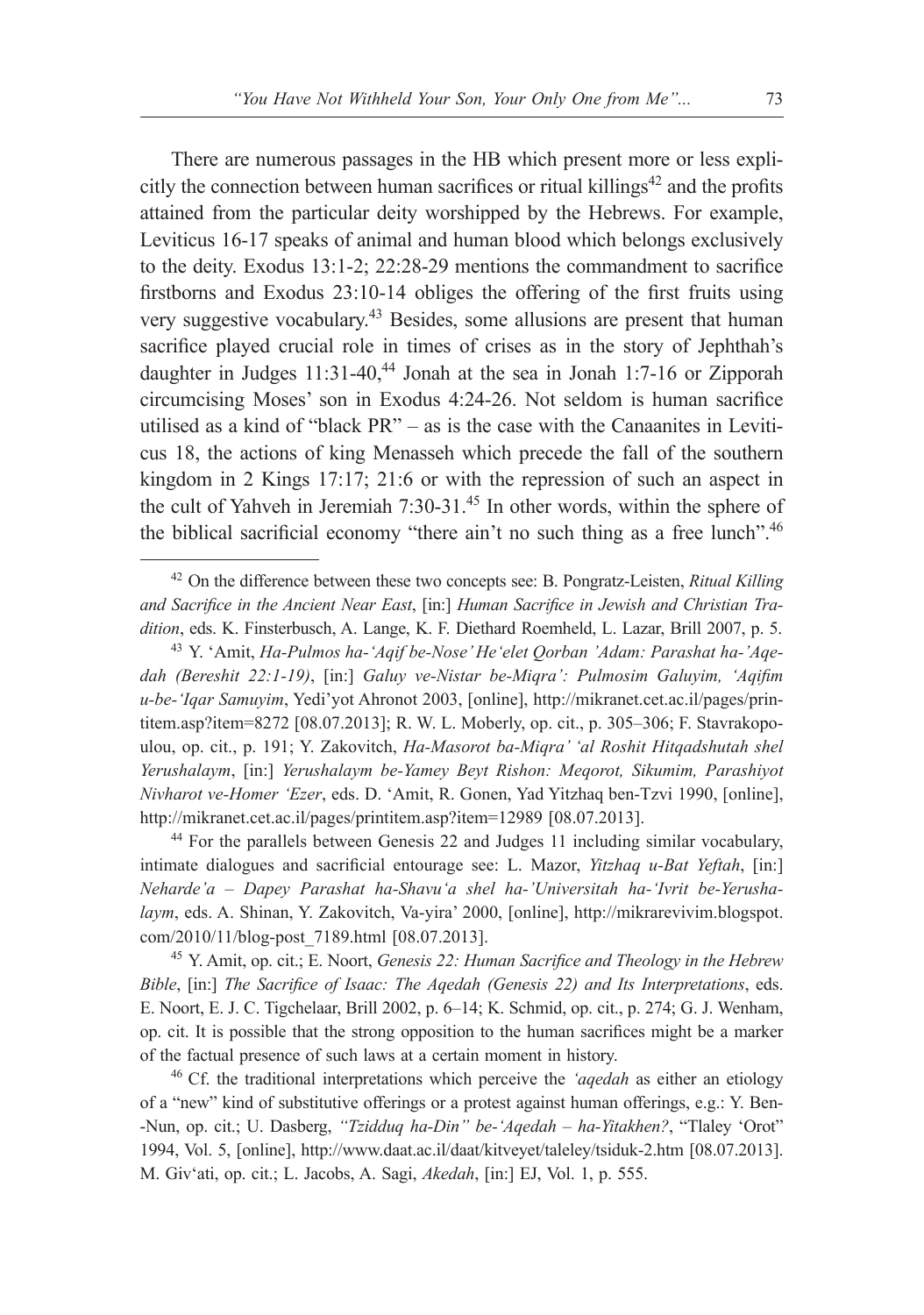This interpretation finds additional support in the description of a rash of newborns in vv. 20-24. The localisation of those verses right after the Moriah-incident suggests the existence of some direct cause-effect connection between the two: from the perspective of a sacrificial economy, such a numerous progeny could not have been conceived without the preceding payment in an appropriate "currency". Moreover, Abraham learns about the whole progeny instantly (v. 20): "and it was [so that] after these things [that] {it was told} to Abraham: behold, Milkah bore, also she, sons to Nahor your brother". Given the geographical proximity of the families' habitations, the way in which the offspring is introduced is at least surprising. The reader is left with an impression that these were either multiple births or exceptionally rapid subsequent deliveries – both being rather unusual phenomena.

### ONOMASTIC CODE

Not only is the genealogical snippet of Genesis 22 suspicious from the structural perspective but also due to its content. Vv. 20-23 list the progeny of Nahor and Milkah while v. 24 adds the offspring conceived with Re'umah, said to be his concubine. However, whereas vv. 20-23 have some significant links with other parts of the HB as well as with the historical and cultural entourage of the ancient Near East,<sup>47</sup> such connections are absent in v. 24. The very name of Nahor's concubine appears here exclusively and in no other place in the HB is Re'umah mentioned. The same applies to her children's names with the exception of Ma'akah which is sometimes utilised in the so-called historical books of the HB.

The extreme rarity of these names along with the structural awkwardness of v. 24 demands some alternative interpretation with regards to its purpose. Accordingly, the personal list may contain some "coded" explanation concerning the rest of the story. If to allow a certain degree of hermeneutical liberty, it is very insightful to search for an analogy, outside the HB in the apocryphal Book of Tobit 5:12-13. Raphael the angel, after being asked about his generations, replies (v. 12): "I am Azarias, the son of Ananias the great, and of thy brethren".<sup>48</sup> Additional information is provided by Tobit the Elder who after acknowledging the "honest and good stock" says (v. 13): "I know

<sup>47</sup> Worth noting is that among the offspring is Isaac's future wife, Rebekah. The compositional structure of Genesis 22 therefore suggests that she is born at the moment Isaac is (nearly) sacrificed.

<sup>48</sup> Book of Tobit (ESV).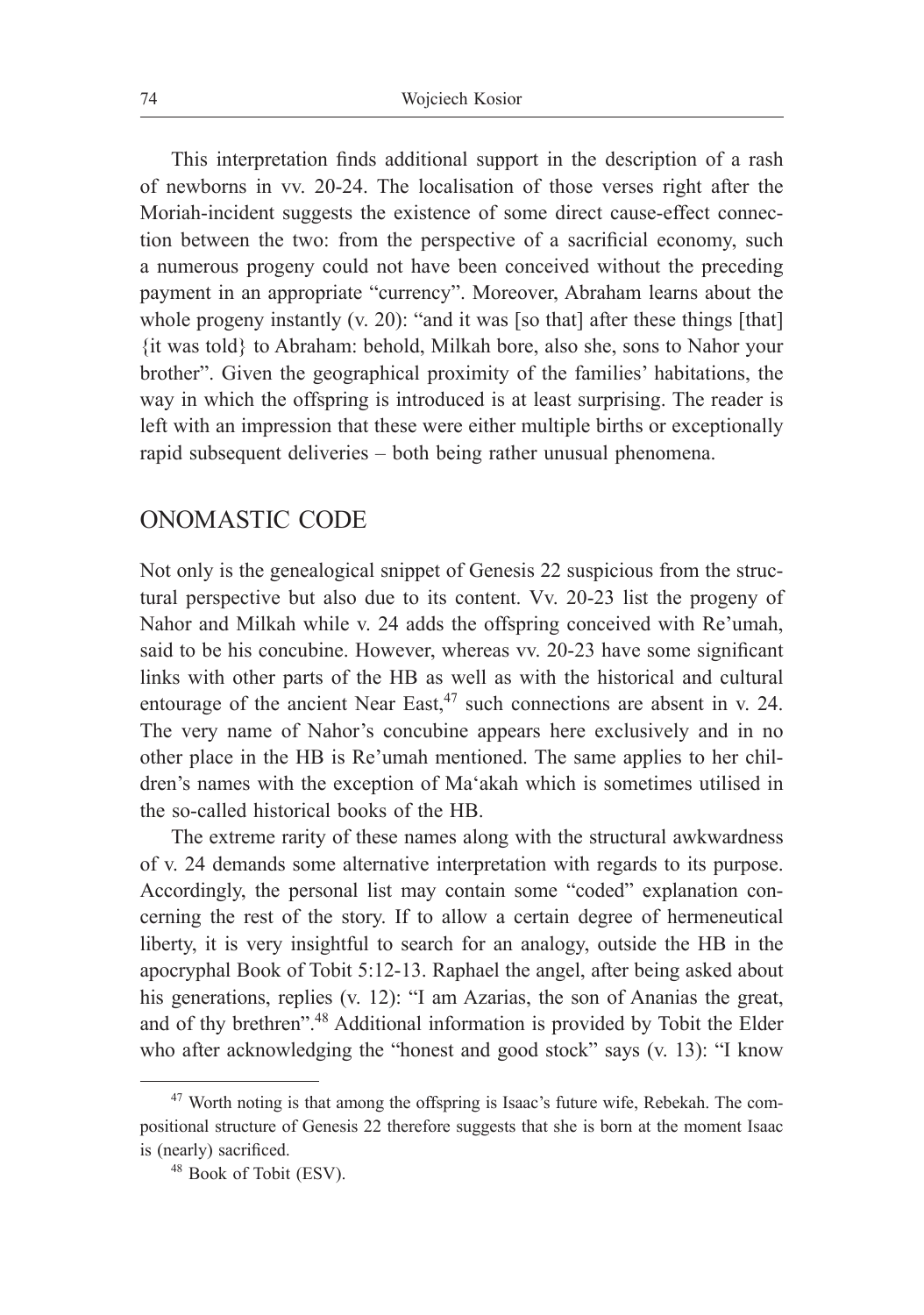Ananias and Jonathas, sons of that great Samaias, as we went together to Jerusalem to worship, and offered the firstborn". Raphael presents himself as Azarias, the son of Ananias, the son of Samaias and thus "uncovers" his heavenly commissionaire(s) and earthly mission: Raphael – *rafa' 'El* ("El healed"), Azarias – *'azar Yah* ("Yah helped"), Ananias – *hanan Yah* ("Yah had compassion"), Samaias – *shama' Yah* ("Yah heard"). The reconstructed story previously "coded" within the names would be therefore: Yah has heard, Yah has had compassion, Yah has helped and finally  $-$  'El has healed.<sup>49</sup> Accordingly, if to analyse the names of Nahor's progeny along with this hermeneutical key, some interesting results emerge, especially if to include the vocalic variants transmitted in LXX:50 *Re'umah* (המואר/Ρεημα) – "see what"; *Tevah* or *Tabek* (טבח/Ταβεκ) – "slaughtering" or "slaughtered"; *Gaham* (גחם/Γααμ) – "flame" or "burning";<sup>51</sup> *Tahash* or *Tohos* (תחש/Τοχος) – "skin" often used to cover the tabernacle;<sup>52</sup> *Ma'akah* or *Moka* (מעכה/Μωκα) – "blown" or "crushed".<sup>53</sup> V. 24 begins with an interpretational invitation and continues with the names which seem to explain the cause of the rash of newborns present at the conclusion of the pericope: somebody had been blown, slaughtered, put on the tabernacle and burned.

# SEALED IN BLOOD

In v. 12, after being praised for his obedience, Abraham is addressed as "Elohim-fearing".54 The phrase is definitely ambiguous as "fear" has a wide

acknowledge *'elohim* as a distinct deity or deities. V. 12 is therefore one of the prime

<sup>&</sup>lt;sup>49</sup> For a similar approach towards the names as transmitting some theological remarks see e.g. Hosea 1:4-8: *lo' ruhamah* negates the name given in Exodus 33:19; 34:5-7 whereas *lo' 'ami* is a reference to the divine name given in Exodus 3:14.

<sup>&</sup>lt;sup>50</sup> Neither of the targums strives to explain the names and transmits them verbatim.

<sup>51</sup> The word has most probably Arabic origins. BDB, 1774; HALOT, 1774.

<sup>52</sup> BDB, 10489–10490; HALOT, 9083–9084; TWOT, 2503. Also: a derivate of the verb *lahush* ("to haste") and an anagram of the root שחת" ("to slaughter").

<sup>&</sup>lt;sup>53</sup> HALOT, 4859. Although the rabbis have spotted the structurally atypical character of the passage and the peculiarity of onomastics, they have explained it in a completely different manner. See: Bereshit Rabbah 57:4 which reads: "R. Isaac said: All these names signify chastisement: *Tebah* means they slaughter (*tabhin*): *Gaham*, they burn (*gamhin*): *Tahash*, they silence (*tahshin*), *Maacah*, they crush (*ma'akin*)." (Soncino Midrash Rabbah). The destructive semantic feel of the names is acknowledged, yet the midrash does not draw a connection with the rest of the *'aqedah*. 54 Worth noting is the fact that the phrase is uttered by Yahveh who thus seems to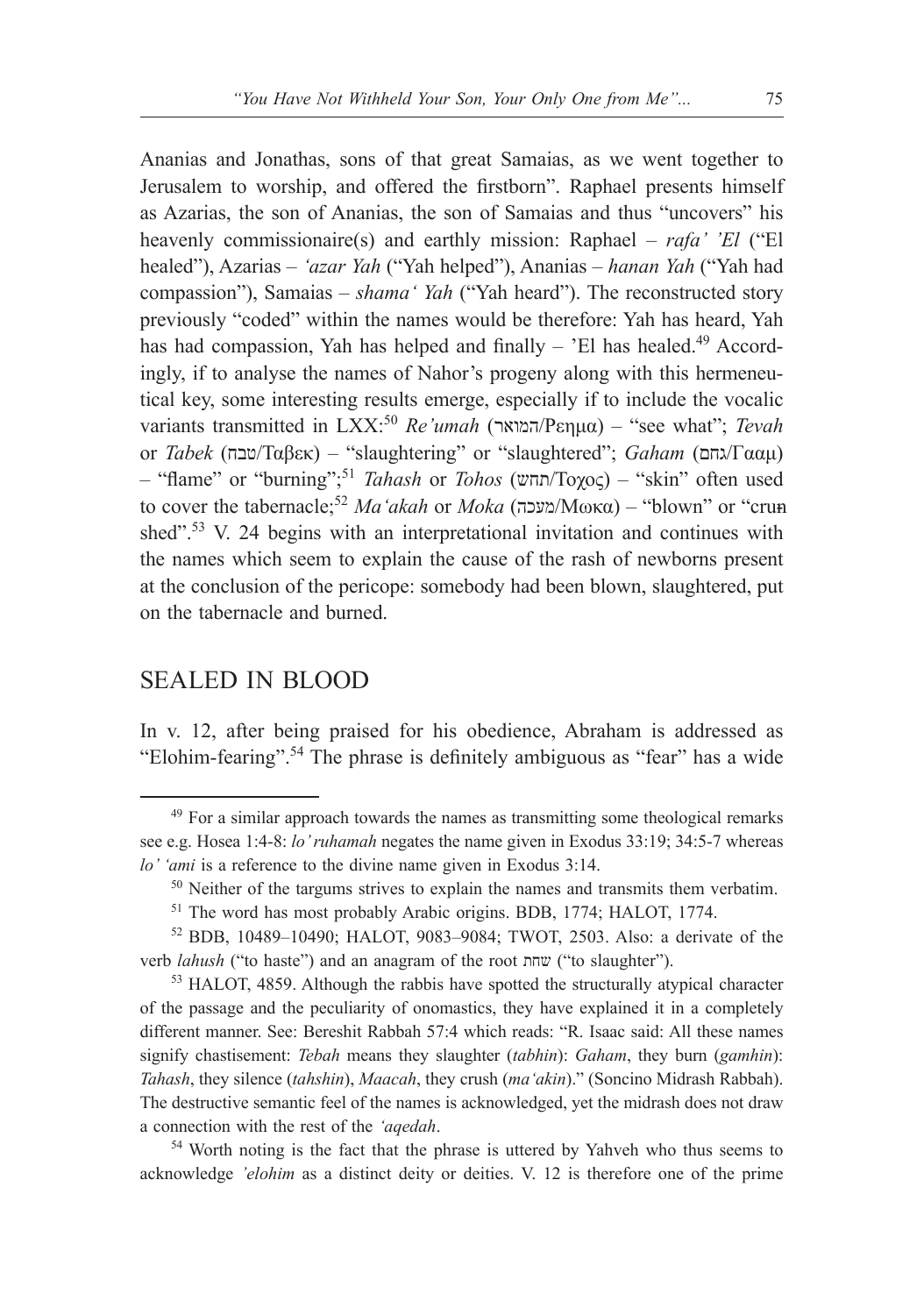semantic range from "crippling terror" up to "reverential respect" what is witnessed by the covenantal passages like Deuteronomy 6 or  $11<sup>55</sup>$  In v. 12 this phrase is juxtaposed with the acknowledgement of Abraham's obedience in performing the sacrificial act. Thus, his submission is approved and future successes are promised: the patriarch is said to father the multitudes who in turn shall achieve military supremacy over the nations.<sup>56</sup> Now, if Yahveh's speech bears the mark of the covenantal phraseology and if Abraham seems to be directly engaged, then it becomes apparent that the contract had to be sealed by some kind of offering – the more serious the agreement, the graver the sacrifice. If so, then Abraham's son seems to be a perfect object for the ritual – especially since the altar had already been prepared.57

The phraseology of fear finds additional expression in the double vocative by which Abraham is addressed in v. 11. It is usually interpreted as an affected and urgent call or as an indication of the patriarch's internal split.<sup>58</sup> However, the careful analysis of the passage as well as comparison with other instances of repeated address, reveal that in each of these cases the addressee is described as experiencing a ritually evoked anxiety and, as such, unable to respond at once.<sup>59</sup> What is even more important, the double address might also be an indication of a first encounter with a particular deity $60 - in$ 

examples of discreet yet extremely compelling redactional endeavour of interweaving different traditions and thus creating an impression of one God. More about this aspect of the "hybridity" of biblical faith in: M. Shir, *'Aqedat Yitzhaq – 'Avraham ve-'Elohav be-Tahlikh Hibridizatzyah be-'Emunah*, op. cit.

<sup>55</sup> N. Lohfink, after: B. T. Arnold, *The Love-Fear Antinomy in Deuteronomy 5-11*, "Vetus Testamentum" 2011, Vol. 61, p. 551–558, 562–564.

<sup>56</sup> As is indicated by the phrase "your seed will inherit the gates of their enemies". Cf. analogical usage in Genesis 24:60. R. W. L. Moberly, op. cit., p. 317. Both TO and TPY introduce "the cities of {those hating you}". 57 Worth noting is the addition conveyed by TPY to Genesis 22:9 that *'aqedah* took

place on the mountain where all the previous and would-be covenants had been made.

<sup>58</sup> A. Zorenberg, op. cit.

<sup>59</sup> E.g.: Genesis 46:2, Exodus 3:5 and 1 Samuel 3:10. S. Joo, *"Abraham! Abraham!": Re-Analysis of Gen. 22:11*, "Korea Presbyterian Journal of Theology" 2011, Vol. 42, p. 66–68. This interpretation seems to be in line with traditional kabalistic expositions which argue that Abraham was well trained in the quality of love, which manifested in his familiarity with Elohim, but still had to develop his *gevurah* competences, i.e. learn how to fear Yahveh. For the elaboration of this notion see: B. Pfeffer Billauer-Bailey, *Message from Mt. Moriah: Part III, The Trial of Abraham: The Lonely Man of Love*, [online], http://papers.ssrn.com/sol3/papers.cfm?abstract\_id=2197286 [08.07.2013].

<sup>60</sup> S. Joo, op. cit., p. 73.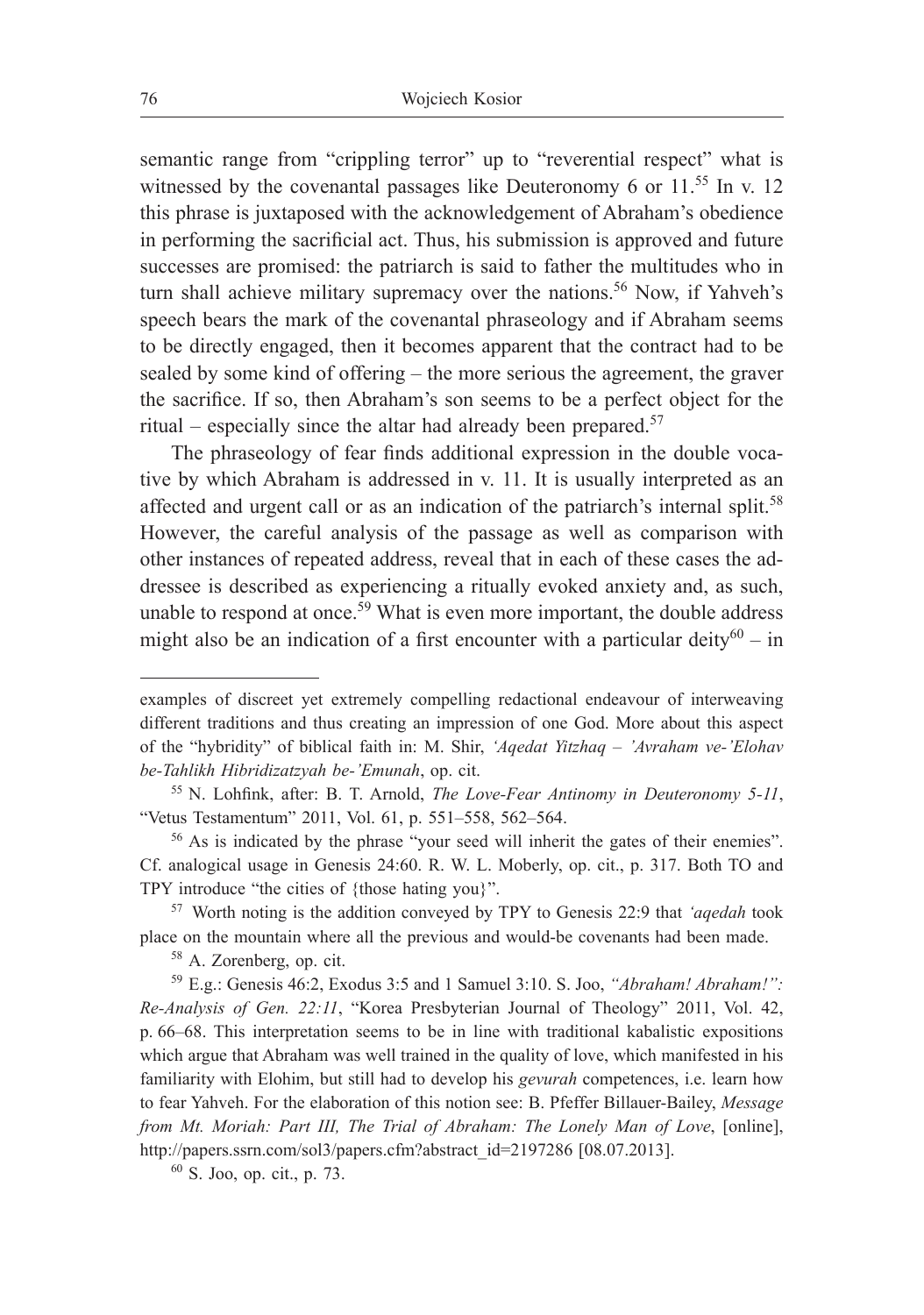this instance this would mean that Abraham, after becoming "familiar" with Elohim, sees Yahveh for the first time and reacts with crippling terror.

To sum up, the arguments for the consummated sacrifice of Abraham can be divided into three main sections. First, both the HB and its ancient Near Eastern literary entourage supply numerous examples for the presence and factual effectiveness of the human sacrifices within the ritualistic framework of the Hebrews. This attitude is sustained, even when such practices are attributed towards other nations as well as infamous fellow kinsmen. The second group of reasons comprises veiled suggestions concerning Isaac's death and resurrection present in the rabbinic expositions of the *'aqedah* account. The sacrificial feel of the source text has definitely been apparent for the early Jewish exegetes who have been struggling with its inconsistencies and theological awkwardness. The third section includes the arguments from the biblical text itself: the richness of ritualistic vocabulary, the passivity of Abraham's son, the perfect tense of the verbs describing Abraham's carrying out the commandment, the abundance of the newborn and the patriarch's lone return from the mountain. These are additionally supported by numerous lesser linguistic clues scattered throughout the pericope – most notably by the names present in the genealogical addendum which constitute a "coded" explanation of the rest of the story.

#### **BIBLIOGRAPHY**

- 1. *A Concise Hebrew and Aramaic Lexicon of the Old Testament*, eds. L. Koehler, W. Baumgartner, Brill 2000 [HALOT].
- 2. Albo D., *Mivhano shel 'Eloqim be-Parashat ha-'Aqedah*, "Daf Shavu'i" 2013, No. 990, [online], http://www.kolech.com/show.asp?id=55405 [08.07.2013].
- 3. 'Amit Y., *Ha-Pulmos ha-'Aqif be-Nose' He'elet Qurban 'Adam: Parashat ha-'Aqedah (Bereshit 22:1-19)*, [in:] *Galuy ve-Nistar be-Miqra': Pulmosim Galuyim, 'Aqifim u-be- 'Iqar Samuyim*, Yedi'yot Ahronot 2003, [online], http://mikranet.cet.ac.il/pages/printitem.asp?item=8272 [08.07.2013].
- 4. Arnold B. T., *The Love-Fear Antinomy in Deuteronomy 5-11*, "Vetus Testamentum" 2011, 61.
- 5. Band A. J., *Scholarship as Lamentation: Shalom Spiegel on "The Binding of Isaac"*, "Jewish Social Studies", New Series, 1998/1999, Vol. 5, No. 1/2.
- 6. Bekkum W. J., *The Aqedah and Its Interpretations in Midrash and Piyyut*, [in:] *The Sacrifice of Isaac: The Aqedah (Genesis 22) and Its Interpretations*, eds. E. Noort, E. J. C. Tigchelaar, Brill 2002.
- 7. Ben-Nun Y., *'Aqedat Yitzhaq 'Onesh 'o Nisayon*, [online], http://www.ybn.co.il/ mamrim/m10.htm [08.07.2013].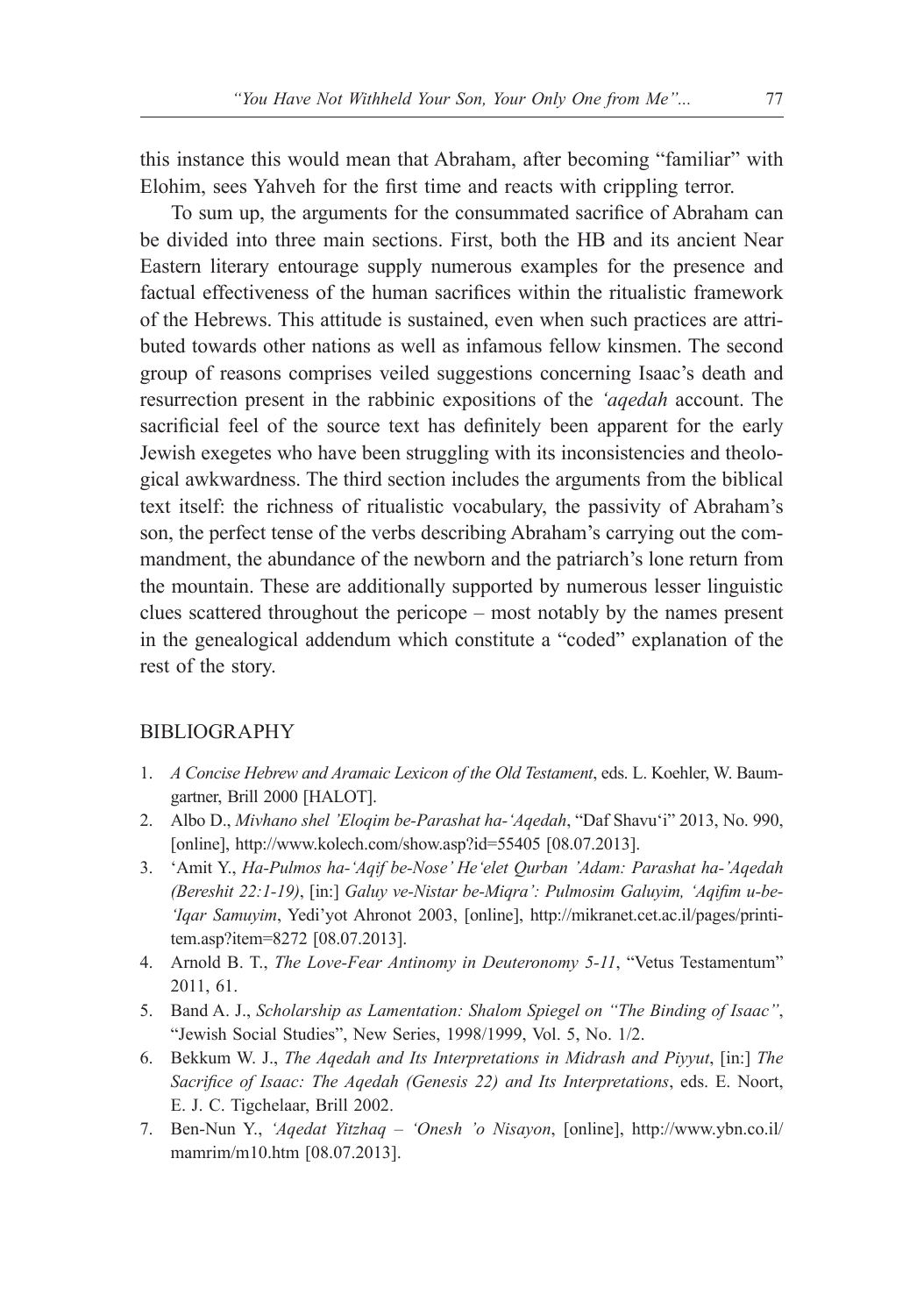- 8. Benyamini I., *The Akeda-s Complex. The Akeda and its Counter-Narrative in Judaism. Analyzing with Lacan*, "Almanac of Psychoanalysis" (Names of the Father in Religions and Cultures), 2006, Vol. 5.
- 9. Bergen R. D., *The Role if Genesis 22:1-19 in the Abraham Cycle: a Computer- -Assisted Textual Interpretation*, "Criswell Theological Review" 1990, Vol. 4, No. 2.
- 10. Boehm O., *The Binding of Isaac: An Inner-Biblical Polemic on the Question of "Disobeying" a Manifestly Illegal Order*, "Vetus Testamentum" 2002, Vol. 52, Fasc. 1.
- 11. Brown F., Driver S. R., Briggs C. A., *A Hebrew and English Lexicon of the Old Testament*, Oxford 1907 [BDB].
- 12. Butcher J. T., *Unbinding Traditions: Rhetoric, Hermeneutics and the Akedah*, an unpublished MA thesis, Texas A&M University 2006, [online], https://repository.tamu. edu/bitstream/handle/1969.1/ETD-TAMU-1197/BUTCHER-THESIS.pdf?sequence=1 [18.10.2013].
- 13. Dasberg U., *"Tzidduq ha-Din" be-'Aqedah ha-Yitakhen?*, "Tlaley 'Orot" 1994, Vol. 5, [online], http://www.daat.ac.il/daat/kitveyet/taleley/tsiduk-2.htm [08.07.2013].
- 14. Friedman R. E., *The Bible with the Sources Revealed*, New York 2009.
- 15. Giv'ati M., *'Oqed ve-Na'aqed Miqra' u-Midrash*, [in:] *Sefer Mosheh Gutentag: Mehaqrim be-Miqra' u-be-Mahshavat Yisra'el*, Ha-Hevrah le-Heqer ha-Miqra' be-Yisra'el 1986, [online], http://mikranet.cet.ac.il/pages/sub.asp?author=1762 [08.07.2013].
- 16. Goldberg O., *Rzeczywistość Hebrajczyków*, trans. T. Sikora, Kraków 2012.
- 17. Gordon C. H., Rendsburg G. A., *The Bible and the Ancient Near East*, Winona Lake 2002.
- 18. Green R. M., *Abraham, Isaac, and The Jewish Tradition: An Ethical Reappraisal*, "The Journal of Religious Ethics" 1982, Vol. 10, No. 1.
- 19. Handy L. K., *Among the host of Heaven: the Syro-Palestinian Pantheon as Bureaucracy*, Winona Lake 1994.
- 20. Hong K. S., *An Exegetical Reading of the Abraham Narrative in Genesis. Semantic, Textuality and Theology*, unpublished PhD dissertation, Pretoria 2007.
- 21. Huizenga L. A., *The Battle for Isaac: Exploring the Composition and Function of the Aqedah in the Book of Jubilees*, "Journal for the Study of the Pseudepigrapha" 2002, Vol. 13.
- 22. Hurovitz K., *Parashat ha-Shavu'a: Va-Yira'*, [online], http://www.mynet.co.il/articles/0,7340,L-3799624,00.html [08.07.2013].
- 23. Jacobs L., Sagi A., *Akedah*, [in:] *Enyclopedia Judaica*, 2nd edition, Vol. 1, eds. F. Skolnik, M. Berenbaum, Detroit–New York–New Haven–Waterville–London 2007 [EJ].
- 24. Joo S., *"Abraham! Abraham!": Re-Analysis of Gen. 22:11*, "Korea Presbyterian Journal of Theology" 2011, Vol. 42.
- 25. Joüon P., Muraoka T., *A Grammar of Biblical Hebrew*, Roma 2006.
- 26. Kautzsch E., *Gesenius' Hebrew Grammar*, Oxford 1910.
- 27. Kosior W., *The Angel in the Hebrew Bible from the Statistic and Hermeneutic Perspectives. Some Remarks on the Interpolation Theory*, "Polish Journal of Biblical Research" 2013, Vol. 1 (23).
- 28. Kugel J. L., *Traditions of the Bible. A Guide to the Bible As It Was at the Start of the Common Era*, Cambridge 1998.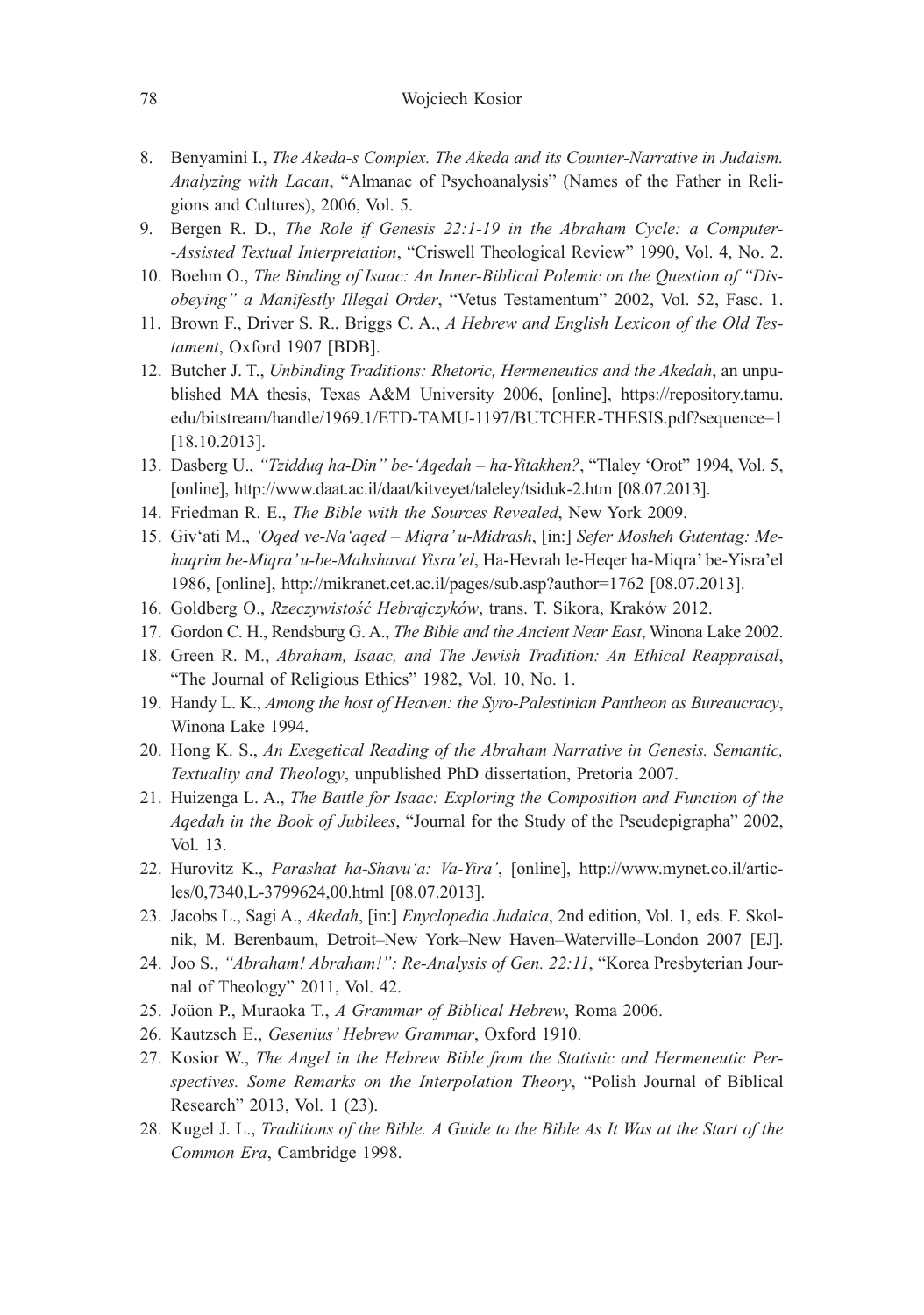- 29. Lackowski M. A., *Sons of Promise, Sons of Sacrifice: A Dialogical Midrash of Genesis 21 and 22*, Paper presented in the Themes from the Old Testament: Studies in reconciliation section, Christian Scholars Conference, Lipscomb University, June 9, 2012, [online], http://www.academia.edu/1777008/Sons\_of\_Promise\_Sons\_of\_Sacrifice A Dialogical Midrash of Genesis 21 and 22 [08.07.2013].
- 30. Lasair S., *Theorizing in the Absence of a Theory: the Case of the Aramaic Targums to the Pentateuch*, "TranscUlturAl" 2009, Vol. 1, 2.
- 31. Leibowitz N., *Studies in Bereshit. In the Context of Ancient and Modern Jewish Bible Commentary*, Jerusalem 1986.
- 32. Lerner B. D., *Saving the Akedah from the Philosophers*, "The Jewish Bible Quarterly" 1999, Vol. 27.
- 33. Mazor L., *Yitzhaq u-Bat Yeftah*, [in:] *Neharde'a* – *Dapey Parashat ha-Shavu'a shel ha-'Universitah ha-'Ivrit be-Yerushalaym*, eds. A. Shinan, Y. Zakovitch, Va-yira' 2000, [online], http://mikrarevivim.blogspot.com/2010/11/blog-post\_7189.html [08.07.2013].
- 34. Meier S. A., *Angel of Yahweh*, [in:] *Dictionary of Deities and Demons in the Bible*, 2nd edition, eds. K. van der Toorn, B. Becking, P. W. van der Hoorst, Brill 1999 [DDD].
- 35. Meier S. A., *Angel I*, [in:] *Dictionary of Deities and Demons in the Bible*, 2nd edition, eds. K. van der Toorn, B. Becking, P. W. van der Hoorst, Brill 1999 [DDD].
- 36. Miller D., *Parashat Va-Yira'*, [online], http://www.hofesh.org.il/freeclass/parashat\_hashavua/99/9903\_vayera/va [08.07.2013].
- 37. Miller T., *Parashat Vayir'a*, [online], http://www.hofesh.org.il/freeclass/parashat\_hashavua/01/02\_vayar/vayar [08.07.2013].
- 38. Moberly R. W. L., *The Earliest Commentary on the Akedah*, "Vetus Testamentum" 1988, Vol. 38, Fasc. 3.
- 39. Neu D., *Ha-'Aqedah ke-'Avtipus shel Qidush ha-Shem*, "Mahanaym" 1960, Vol. 60, [online], http://www.daat.ac.il/daat/kitveyet/mahanaim/haakeda-2.htm [08.07.2013].
- 40. Noort E., *Genesis 22: Human Sacrifice and Theology in the Hebrew Bible*, [in:] *The Sacrifice of Isaac: The Aqedah (Genesis 22) and Its Interpretations*, eds. E. Noort, E. J. C. Tigchelaar, Brill 2002.
- 41. Pawłowski Z., *The Test of Abraham. The Narrative Reading of Genesis 22 (Próba Abrahama. Lektura narracyjna Rdz 22)*, "Biblica et Patristica Thoruniensia" 2011, Vol. 4.
- 42. Pfeffer Billauer-Bailey B., *Message from Mt. Moriah: Part III, The Trial of Abraham: The Lonely Man of Love*, [online], http://papers.ssrn.com/sol3/papers.cfm?abstract\_id=2197286 [08.07.2013].
- 43. Pongratz-Leisten B., *Ritual Killing and Sacrifice in the Ancient Near East*, [in:] *Human Sacrifice in Jewish and Christian Tradition*, eds. K. Finsterbusch, A. Lange, K. F. Diethard Roemheld, L. Lazar, Brill 2007.
- 44. Pri M., *Eyzeh Min Elohim*, "Ha-Aretz Sfarim" 2005, Vol. 9, No. 10, [online], http://www. haaretz.co.il/misc/2.444/1.1050089 [08.07.2013].
- 45. Rettig Gur H., *When Abraham Murdered Isaac*, [online], http://www.timesofisrael.com/ when-abraham-murdered-isaac/ [08.07.2013].
- 46. Rosenberg R. A., *Jesus, Isaac, and the "Suffering Servant"*, "Journal of Biblical Literature" 1965, Vol. 84, No. 4.